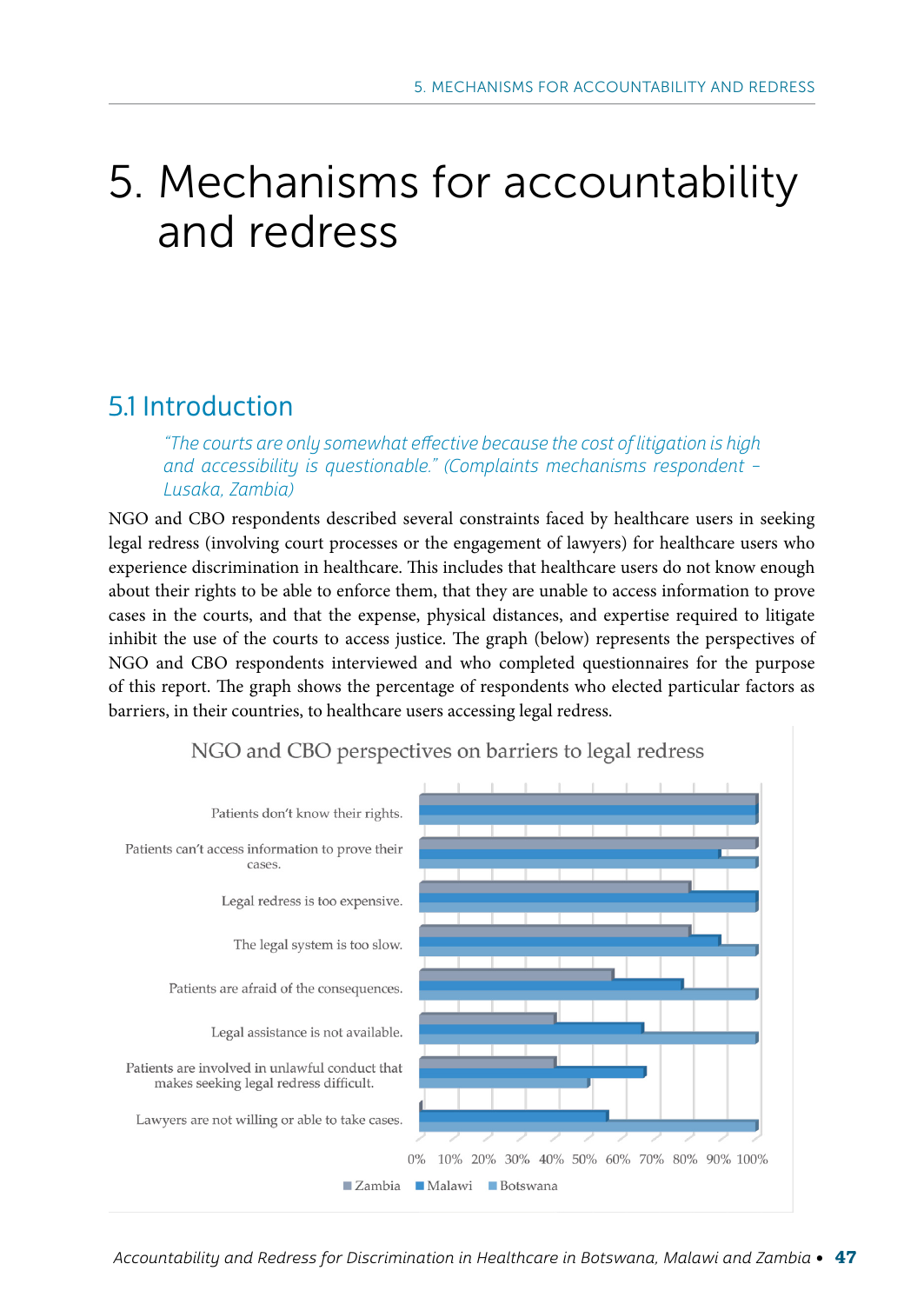In this chapter, various complaints mechanisms, as alternative opportunities for accountability and redress, are described and assessed in Botswana, Malawi and Zambia. Considering the disparate informal means in which justice is sought in these contexts, and accepting the limitations faced by many rights-holders in accessing legal redress through the courts, the analysis focuses on complaints processes that relate particularly to the prospect of addressing either healthcare complaints and/or issues of discrimination in healthcare. While efforts have been made to reflect the practices and opportunities for complaint in the three countries, the analysis does not purport to be comprehensive. The focus is therefore on facility-level complaints processes in healthcare facilities, health professions and nursing councils, and also national human rights institutions. The procedures for complaint through these mechanisms are described and analysed in the light of the principles developed in chapter 3 on the features of complaints mechanisms most capable of fulfilling the right to redress for human rights violations.

Desktop research was conducted on the complaints mechanisms detailed below. In addition, key informant interviews were conducted with health professions councils, nursing councils, and national human rights institutions, where available. Due to limitations in this research, it was not possible to interview representatives of the ministries of health in the three countries in order to gather more detailed information on facility-level complaints procedures. However, where respondents did have experiences of making complaints, focus groups, NGO and CBO respondents related experiences almost exclusively of using facility-level processes. In some instances, the complaints mechanisms themselves cited these processes as the preferred route for complaint.

The information on internal or facility-level complaints procedures is that which was obtainable through desktop research and the experiences of focus-group, NGO and CBO respondents. It is noted that researchers for this report were unable to access information on any formalised procedures detailing the facility-level processes in the jurisdictions described.

# 5.2 Botswana

#### Introduction

In Botswana, focus-group participants and NGO/CBO participants were unaware of professional complaints mechanisms. Disability rights organisations and persons with disabilities noted the Office of People with Disability as a possible avenue for complaints. Most respondents, however, understood their options as either laying facility-level complaints or seeking redress through the courts, a process most deemed to be inaccessible and unaffordable. It is noted that in Botswana there is no national human rights institution available to receive complaints relating to human rights abuses.

#### Facility-level complaints procedures

Amongst focus-group respondents in Botswana, none related engaging formal complaints processes. If any efforts to seek accountability or redress were sought, this was through directly confronting the healthcare workers or, rarely, by escalating a complaint to a superior within the health facility.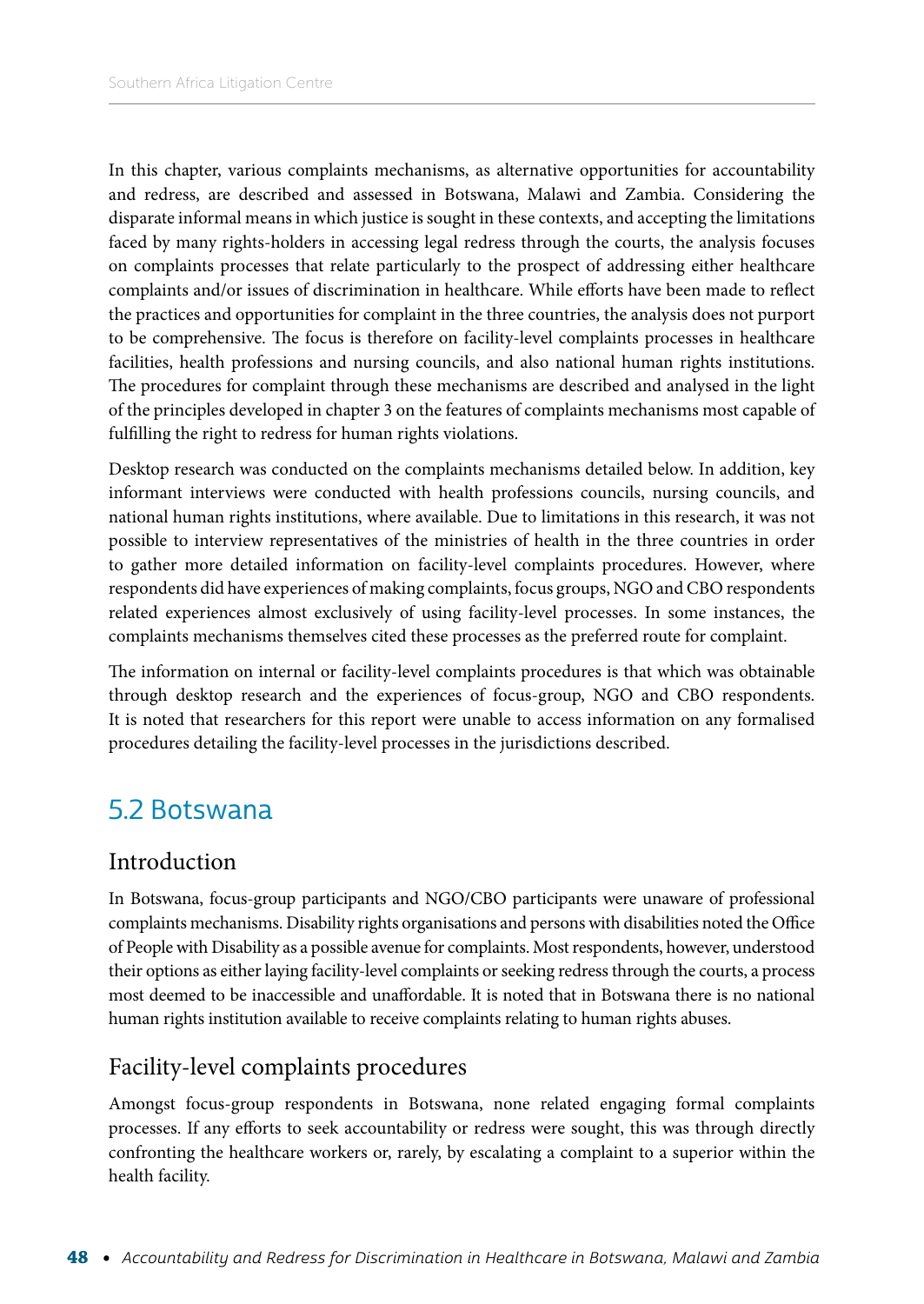NGO and CBO respondents gave examples only of facility-level complaints options or litigation in the courts. The process was described as follows:

"[Healthcare users can] complain to the person overseeing the clinical facility. This is usually the matron or senior nurse. One can complain to nurses, doctors and/or midwives. If it fails, the case goes to the District Health Team (DHT) and the person heading the DHT will handle the matter for them. Some members also go to the Headmen or village Kgosi/Chief or the Village Development Committee (VDC). We have seen in some cases where people go to the Ministry of Health or to NGO's that deal with health matters". (NGO respondent – Gaborone, Botswana)

Information distributed by the Ministry of Health envisions a ten-step procedure for escalating complaints regarding services in health facilities. The healthcare user is advised to report complaints through the following steps:

Step 1: Supervisor in charge

Step 2: Public Relations Officer or call Hospital toll free number

Step 3: Matron

Step 4: Hospital Manager/Chief Admin Officer

Step 5: Hospital Superintendent/Chief Admin Officer

Step 6: [Ministry of Health] Headquarters Toll free number 0800 600 740

Step 7: Director of relevant Department

Step 8: Permanent Secretary/DPS

Step 9: Minister/Assistant Minister

Step 10: Office of the President.

Facility-level complaints were described by NGO and CBO respondents as "seldom effective":

"All these structures mentioned are not formal complaint mechanisms that are formally acknowledged but these are structures that individual communities have identified that works for them. There are no formal legal mechanisms." (NGO respondent – Gaborone, Botswana)

"Once a complaint is lodged it is not dealt with. The process takes a very long time to deliver results and involves lots of bureaucracy. The mechanisms are such that it would not be easy for non-medical practitioners or individuals to be able to effectively engage with the processes." (NGO respondent – Gaborone, Botswana)

Staff from professional bodies' complaints mechanisms in Botswana who were interviewed for this research indicated that clearly written complaints procedures *should* be available at all health facilities. The Public Relations Department of the Ministry of Health was indicated to be responsible for receiving complaints, although this could not be verified as being an established practice. Health professions bodies in Botswana described these processes as the primary system for healthcare user complaints but indicated that the process was "seldom effective."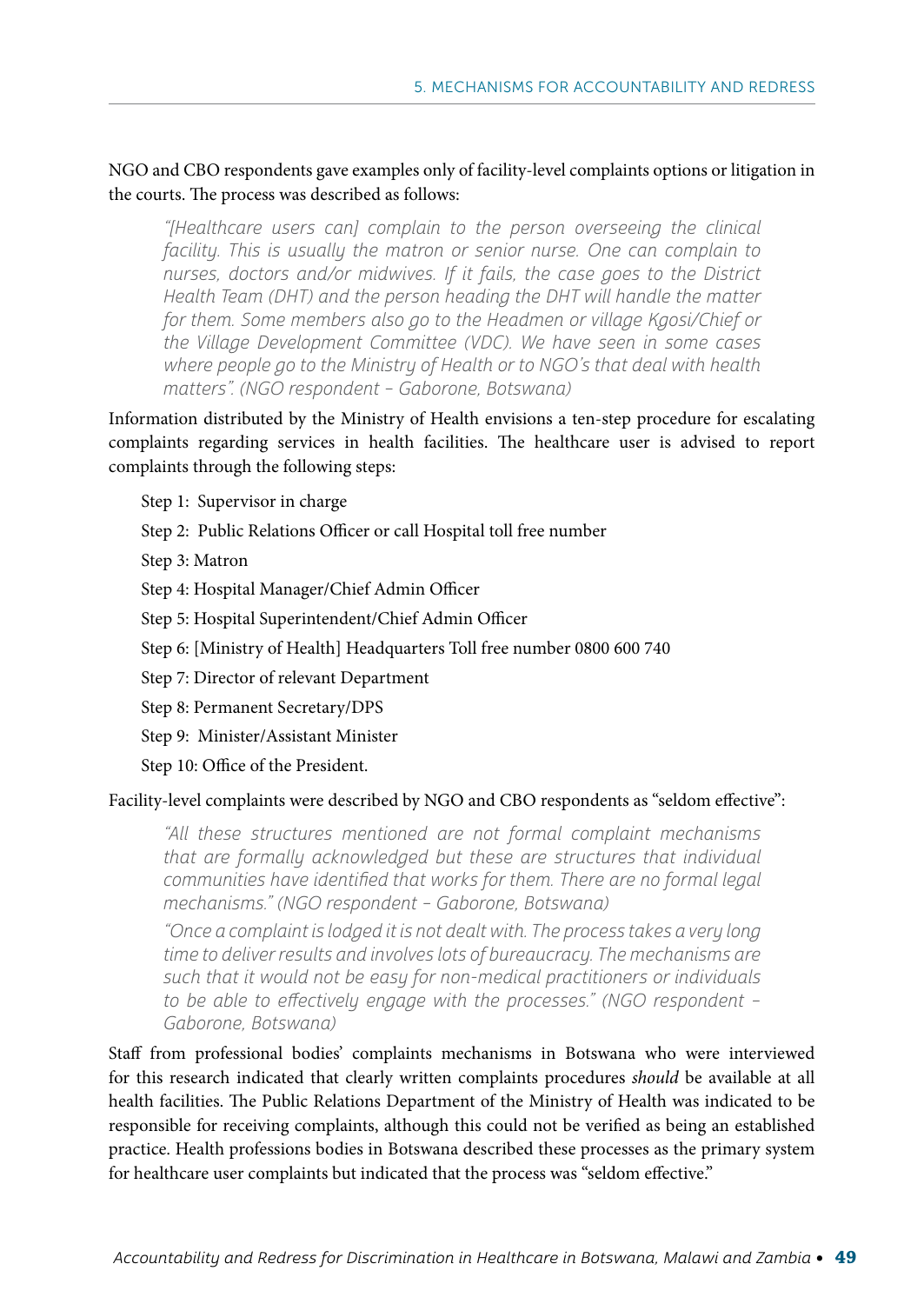It is noted, in addition, that bodies such as the Health Inspectorate and the Clinical Practice Committee carry out health-facility audits. The Council for Health Service Accreditation of Southern Africa (COHSASA) works with the Health Inspectorate, accrediting facilities in terms of the quality of health-service provision and practice. The role of COHSASA is understood by health professions bodies as instructive in ensuring standards of practice. In addition, the District Health Management Team is responsible for monitoring and evaluation of healthcare facilities' performance. The Health Inspectorate also has a role to play in monitoring the performance of the health sector and in ensuring adherence to norms and standards. It is unclear to what extent these bodies would receive healthcare users' complaints in their processes.

#### ASSESSMENT

- ✖ These facility-level processes have low levels of effectiveness due to several factors, including the lack of clarity and guarantees in process. The efficiency, transparency and independence of the process is unstable and without guarantees.
- ✔ Facility-level processes perform better on availability, being accessible outside of urban centres and not necessarily requiring financial expenditure.
- ✖ While it does appear in practice that complaints can be made on behalf of others, it is unclear whether there are any confidentiality guarantees or opportunities for anonymous complaints.
- ✔ From a sufficiency perspective, facility-level processes appear to be well-positioned to sanction wrongdoers and to enforce those decisions and they may have the power to influence policy changes. Theoretically, since these processes constitute administrative decision, they are appealable to the courts.

#### Botswana Health Professions Council

The Botswana Health Professions Council (BHPC) was established in terms of the Botswana Health Professions Act.<sup>221</sup> It is an independent regulatory body whose objectives include to promote the "highest standards in the practice of healthcare, and to safeguard and promote the welfare and interests of the Botswana public in relation to healthcare."222 In fulfilling these objectives the BHPC's duties and functions include the registration of health practitioners, monitoring standards of care and medical ethics and investigating professional misconduct and public complaints.223 The BHPC is responsible for the registration of several health professionals, including medical doctors, dentists and pharmacists but not nurses and midwives.<sup>224</sup>

<sup>&</sup>lt;sup>221</sup> 2001, Chapter 61:02.

<sup>222</sup> Section 4(1) of the Botswana Health Professions Act.

<sup>223</sup> Section 4(2) of the Botswana Heath Professions Act.

 $^{224}$  The BHPC registers the following professions: medical, dental, pharmacy, radiographers, physiotherapists, occupational therapists, opticians, optometrists, biomedical engineers, clinical psychologists, environmental health officers, laboratory scientists, speech therapists, audiologists, dieticians, paramedics, laboratory technicians, dental therapists, clinical officers, chiropodists, homeopaths, naturopaths and acupuncturists.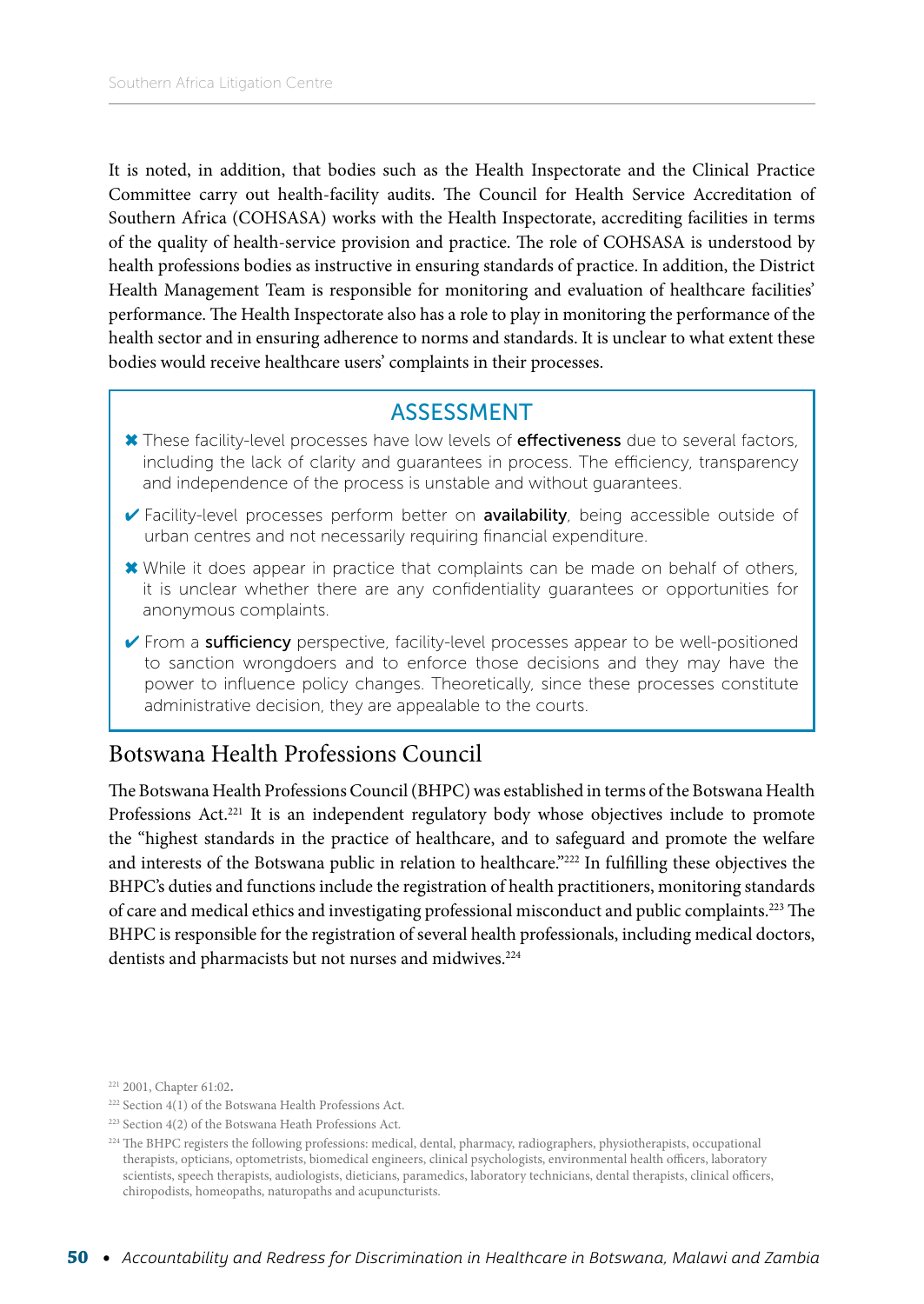Complaints and allegations can be filed against professionals registered with the BHPC.<sup>225</sup> The BHPC's Disciplinary Committee is empowered to enquire into any complaint, charge or allegation of improper conduct of a professional nature against a healthcare professional. In addition, the BHPC Code of Conduct states that disciplinary proceedings must be taken against a practitioner if there is a contravention of the Act, the Code of Ethical Professional Conduct or a conviction for any criminal offence.

In an interview with a representative of the BHPC, the respondent described the purpose of its complaints system as: ensuring adherence to ethical standards; providing opportunities for professional misconduct and public complaints to be lodged; and protecting the rights of healthcare users. However, when asked to describe how a healthcare user should make a complaint after experiencing discrimination, the BHPC respondent did not refer to its own complaints system but to the internal processes of individual health facilities. It described these processes as "seldom effective".

The BHPC respondent stated that any person who feels they have not been treated fairly by a medical practitioner or healthcare facility can register a written complaint with the BHPC. The Botswana Health Professions Council (Professional Conduct) Regulations (Professional Conduct Regulations) state that persons who make complaints of "improper or disgraceful conduct" are required to make a written statement that sets out in precise terms the specific conduct of the practitioner.<sup>226</sup> In addition, the complainant must be willing to bring evidence of the complaint if they are requested to do so. The complaint is received by the BHPC's Executive Committee and the relevant healthcare professional is informed of the complaint. The Executive Committee determines the seriousness of the complaint. If it is considered "trivial" it is dismissed. If it is considered to be "serious", it may order that an investigation be undertaken.



**Investigations** are conducted by the BHPC Disciplinary Committee, whose investigations may include an examination of the healthcare user's medical records. The Disciplinary Committee prepares a report which is received and deliberated on by the Executive Committee. The accused practitioner is at this stage requested to provide a written statement. The Executive Committee will refer the complaint for an inquiry at the Disciplinary Committee if it considers there to be *prima facie* evidence of improper or disgraceful conduct.



The inquiry process before the Disciplinary Committee is detailed in the Professional Conduct Regulations as similar to a trial process before a criminal court.<sup>227</sup> The accused practitioner is asked to plead. Evidence is led by the virtual complainant and witnesses are called and may be subpoenaed to give evidence. The facts must be proved beyond a reasonable doubt for an accused practitioner to be found quilty of misconduct.<sup>228</sup>

225 Available at: http://hcp.moh.gov.bw/hprs/BHPCComplaints.aspx.

- 226 Regulation 33.
- <sup>227</sup> Regulation 36.
- <sup>228</sup> Regulation  $36(1)(q)$ .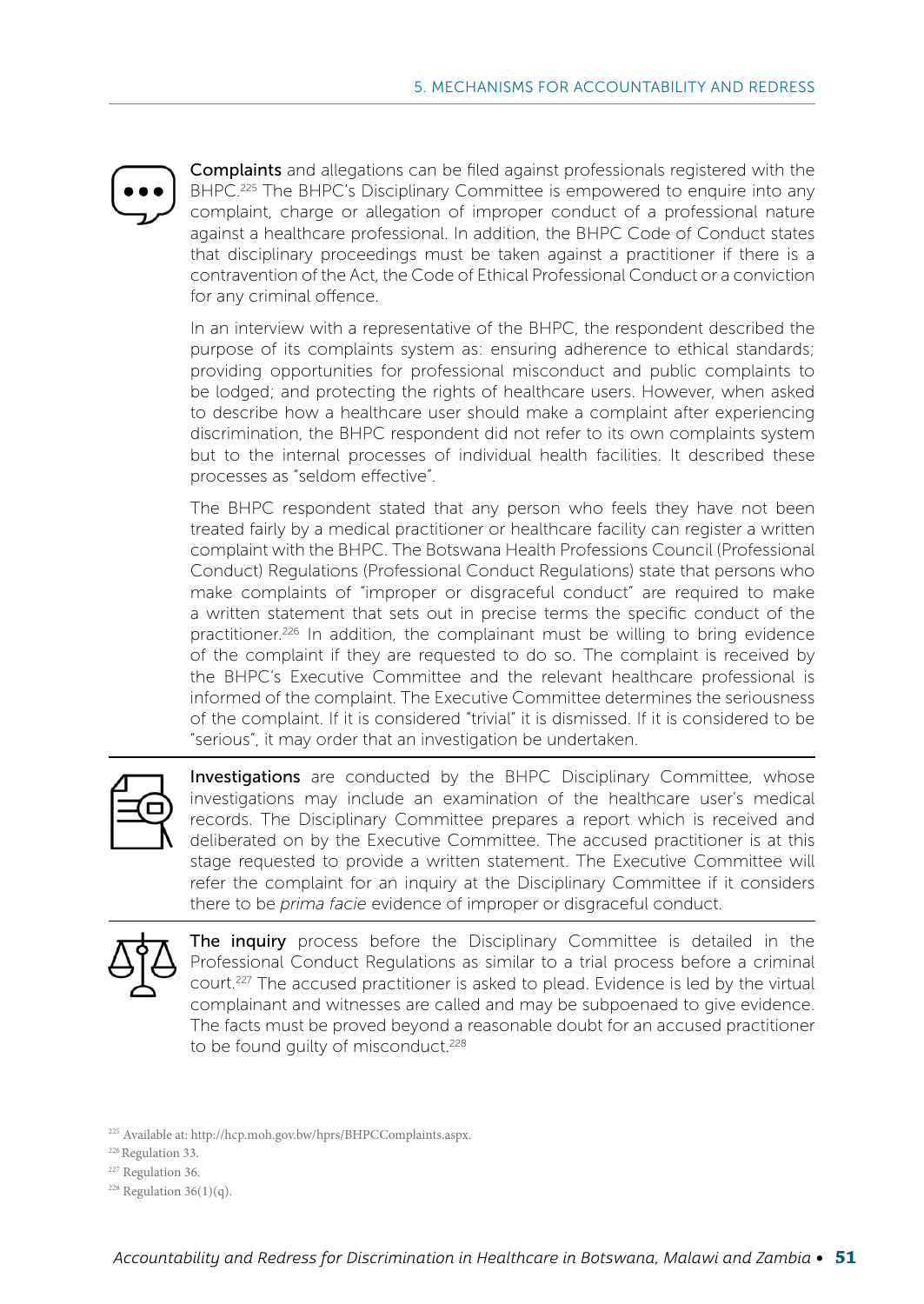The BHPC states that healthcare users have a right to appear before the Disciplinary Committee and make representations if they wish. Complainants are also entitled to information on the status of their complaint throughout the investigation process.229 It is noted that the Regulations allow for an order to be made to protect the identity of witnesses from public disclosure but not from the accused practitioner.<sup>230</sup> In addition, statements may be made by complainants and witnesses who are not present in person at the inquiry in the form of affidavits. However, the accused practitioner may object to the use of the affidavits as evidence if they are unable to cross-examine the witness.<sup>231</sup>



The penalties the Disciplinary Committee are entitled to impose if a complaint is proved are set out the in the Botswana Health Professions Act: the Committee may impose a penalty as it considers appropriate.<sup>232</sup> The Act provides for the Council's power to caution and reprimand the health professional, to suspend them from the profession, to impose conditions on their practice, or to cancel their registration as a healthcare professional. There is no specific provision for ordering compensation or an apology to the complainant or victims of misconduct. Practitioners can appeal decisions of the Council to the High Court in terms of the Act.<sup>233</sup>



The average time taken to process a complaint was stated to vary depending on the complexity of the case and whether the healthcare user concerned was deceased or alive. The BHPC respondent indicated that very few complaints were received, that funding for the BHPC complaints system was inadequate, and that the human resource capacity to handle the few complaints they received was inadequate for it to be effective and impactful. While diverse public relations and media engagements were described as efforts to raise public awareness of its complaints system, the respondent considered that healthcare users were often unlikely to complain, describing them as not being vocal about their rights and unlikely to question professional misconduct.

The Disciplinary Committee is appointed from members of the BHPC<sup>234</sup>. It comprises the following members: the Director of Health Services, the Dean of the Faculty of Medicine at the University of Botswana, fourteen healthcare practitioners elected from members of the profession, and one member of the public not associated with the medical profession who is appointed by the Minister.235 A member of the Disciplinary Committee or BHPC may ask to be excused from an inquiry if the person cannot give the accused practitioner a fair hearing.<sup>236</sup>

<sup>&</sup>lt;sup>229</sup> The Botswana Health Professions Act provides for the right of an accused practitioner to make representations and to have legal representation before the Disciplinary Committee but does not create a similar right for complainants.

<sup>230</sup> See regulation 44.

 $231$  See regulation 36(1)(n).

 $232$  Section 14(1).

<sup>&</sup>lt;sup>233</sup> Section 15. The Act does not specifically provide for an appeal by a complainant or aggrieved party. It is likely, however, that a party with sufficient interest in the decision (other than the accused), could take the decision on review to the High Court.

<sup>234</sup> See section 7 of the Botswana Health Professions Act.

<sup>235</sup> See section 3(1) of the Botswana Health Professions Act.

<sup>236</sup> Regulation 34(2) of the Professional Conduct Regulations.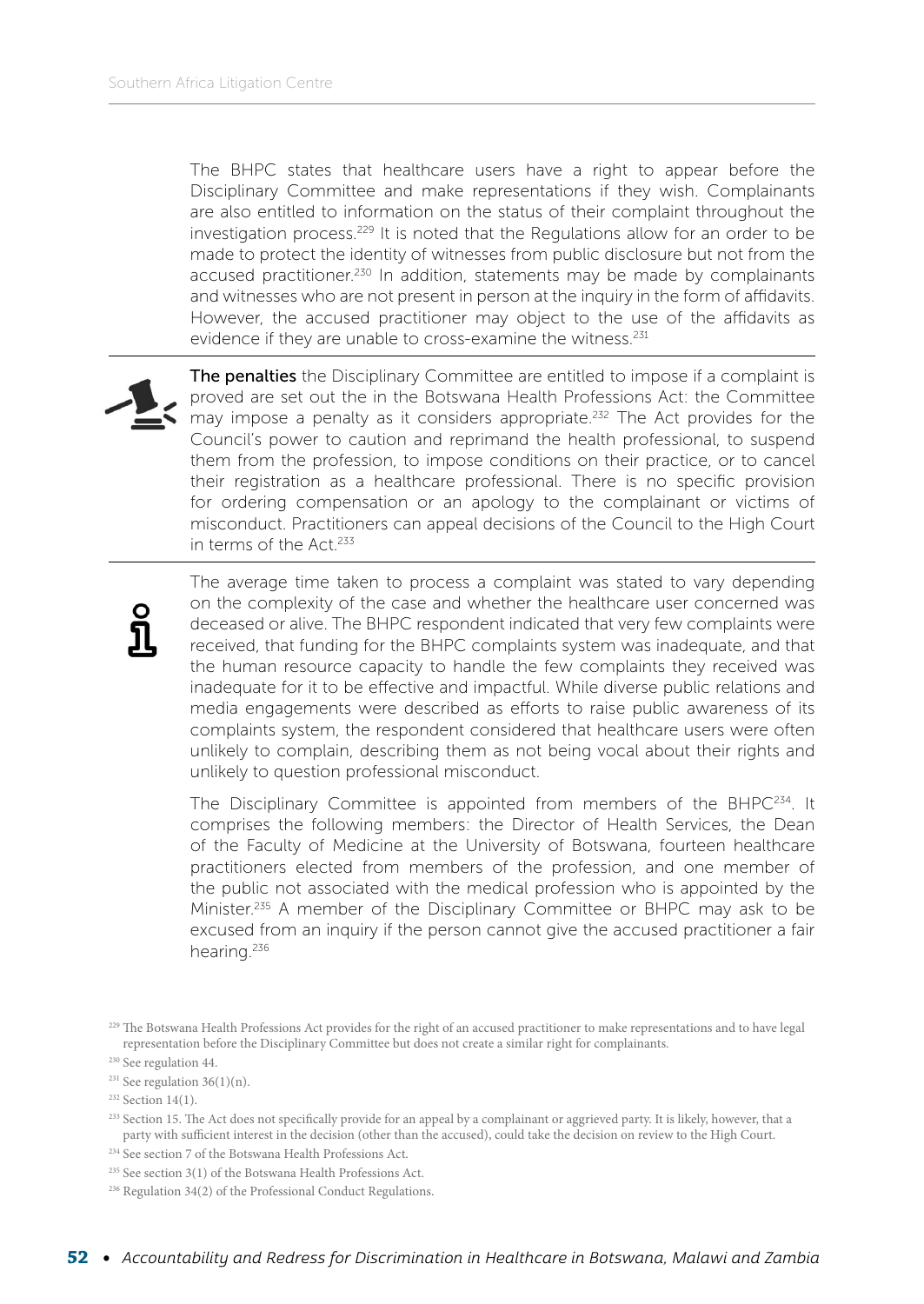The BHPC respondent stated that its Public Relations programme is considered an intervention to combat stigma and discrimination in healthcare in its emphasis on healthcare users' rights. In addition, the BHPC stated that it provides orientation, or induction and capacity-building training to medical professionals on a regular basis in which issues of stigma and discrimination and healthcare users' rights are addressed. The BHPC nevertheless acknowledged that further training of healthcare workers on issues of stigma and discrimination and rights-based healthcare is a continuous need.

#### ASSESSMENT

- $\vee$  The BHPC is relatively **effective** because it ensures complainants the opportunity to make representations and because it has legislated guarantees for the independence of decision-makers.
- ✖ The availability of the complaints process is compromised by the limited manner in which complaints can be submitted. In addition, the requirement that complainants must be prepared to present evidence and that they can be subpoenaed are aspects that may compromise safety for vulnerable complainants.
- ✖ While rules and procedures are clear in legal terms, NGO and CBO respondents and focus-group participants showed little to no awareness of the processes.
- ✔ Finally, the sufficiency of the process is strong in terms of the capacity to apply sanctions against healthcare workers.
- ✖ However, the scope of redress is limited, and the prospect for the complainant to contest a decision, is likely limited to judicial review.

#### Nursing and Midwifery Council of Botswana

The Nursing and Midwifery Council of Botswana (NMCB) was established in terms of the Nurses and Midwives Act.237 The NMCB has powers, amongst others, to manage the registration of nurses and midwives in Botswana;<sup>238</sup> to deal with breaches of discipline or professional ethics;<sup>239</sup> and to establish and promote a code of ethical conduct for nurses and midwives.<sup>240</sup>

<sup>237</sup> Act 1 of 1995, Chapter 61:02, section 3.

<sup>238</sup> Section 7(2)(f) of the Nurses and Midwives Act.

<sup>&</sup>lt;sup>239</sup> Section  $7(2)(g)$  of the Nurses and Midwives Act.

 $240$  As above, section  $7(2)(1)$ .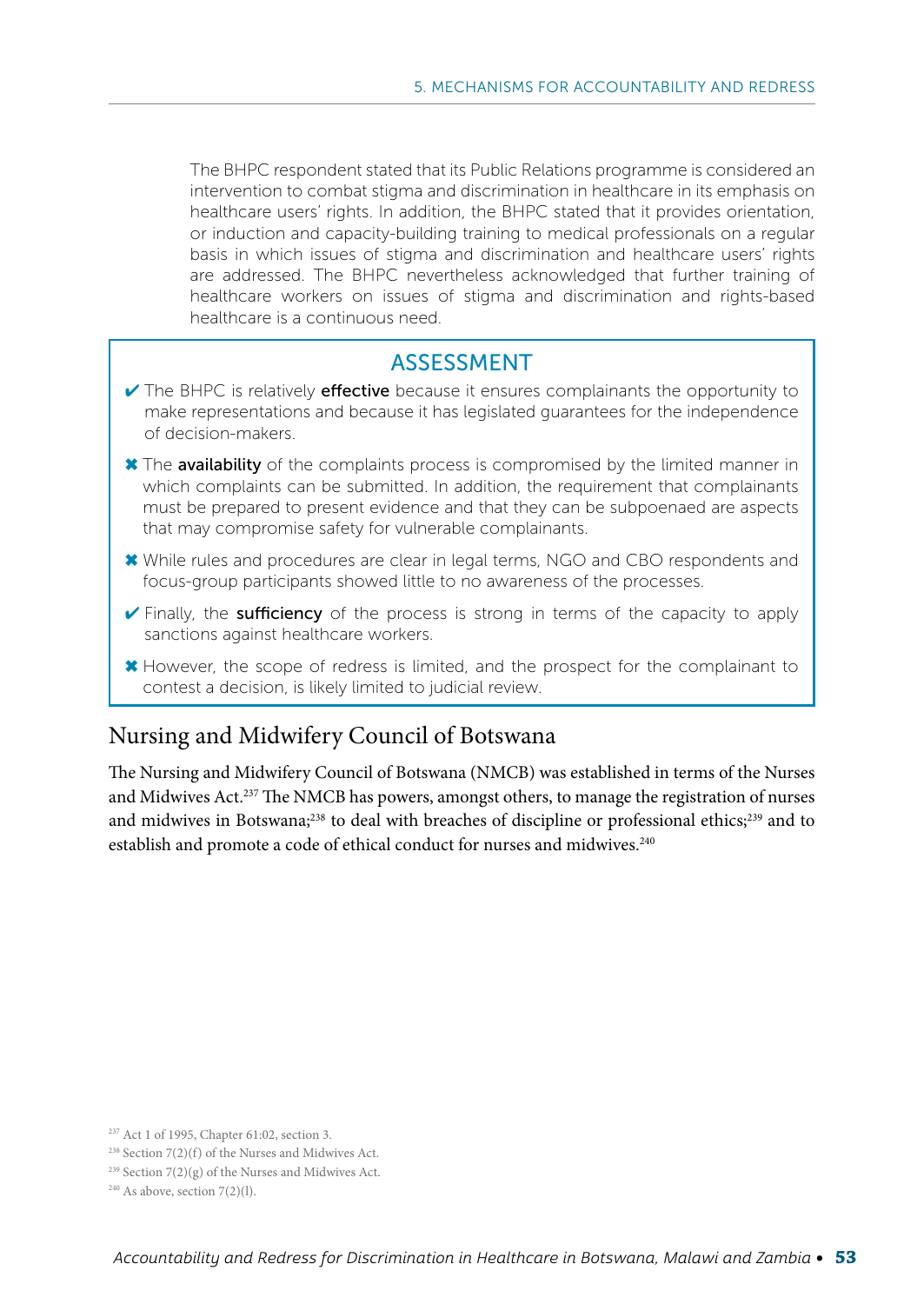The NMCB has a complaints procedure, which a respondent from the Council indicated was to ensure that nurses and midwifery practitioners embrace the highest standards of service for the protection of the public and healthcare users utilising healthcare services. Anyone can make a complaint to the NMCB about a registered nurse or midwife, including fellow registrants, colleagues in the healthcare system, healthcare users, families, the police and employers.<sup>241</sup> The NMCB respondent interviewed stated that the Council also makes use of whistle-blowers at strategic points in the health sector who assist in relating issues of concern. In addition, the respondent stated that the NMCB has a public member on its Board (selected by the Ministry of Health to represent public interests) who is also able to receive and lodge complaints from the public. Further to this, facilities are required to make reports to reflect the complaints made by the public on the conduct of healthcare workers and service provision at facility-level. The respondent stated that health facilities do not as a matter of course deliver these reports. Lastly, in a number of cases, the NMCB is alerted to professional misconduct in facilities by the media and launches an investigation on its own accord.

Complaints must be in the form of a written statement relating to a disciplinary matter of a nurse or midwife and must be lodged with the NMCB.<sup>242</sup> The NMCB has the power to make interim orders to protect the physical or mental health of any person during the conduct of an investigation into misconduct.<sup>243</sup>



Following the receipt of a complaint, the Disciplinary Officer assesses whether there is a need for an *investigation* team selected from the NMCB board.<sup>244</sup>The Investigation Team has broad powers to inspect premises and documents and to compel the production of evidence.<sup>245</sup> The Team prepares a report and recommends to the Disciplinary Committee how the complaint should be dealt with. The Disciplinary Committee can charge a nurse or midwife with misconduct following the receipt of the Investigation Team's report<sup>246</sup> The Disciplinary Committee comprises five members of the NMCB, whose members include the President of the Nurses Association of Botswana, a member of health services appointed by the Minister, a member of the public appointed by the Minister, thirteen registered nurses elected by other registered nurses, and three enrolled nurses elected by their peers.<sup>247</sup>



Following the Committee's receipt of the accused nurse or midwife's plea on the charge, a Disciplinary Hearing is convened to try the accused party.<sup>248</sup> These proceedings are closed to the public.<sup>249</sup> Accused nurses and midwives have a right to be heard before the Committee, to legal representation, and to call and

- 245 Regulation 8.
- 246 Regulation 10.
- 247 Section 3(1) of the Nurses and Midwives Act.
- 248 Regulation 13 of the Disciplinary Regulations.
- <sup>249</sup> As above, regulation 13(3).

<sup>241</sup> Regulation 5(1) of the Disciplinary Regulations. The complaints procedure is listed on the Ministry of Health website (http://hcp. moh.gov.bw/hprs/NMCBComplaints.aspx). However, there were no active links on the site to the complaint forms at the time of writing.

<sup>242</sup> Regulation 5(2) of the Disciplinary Regulations.

<sup>243</sup> As above, regulation 9.

<sup>&</sup>lt;sup>244</sup> Regulation 7(3).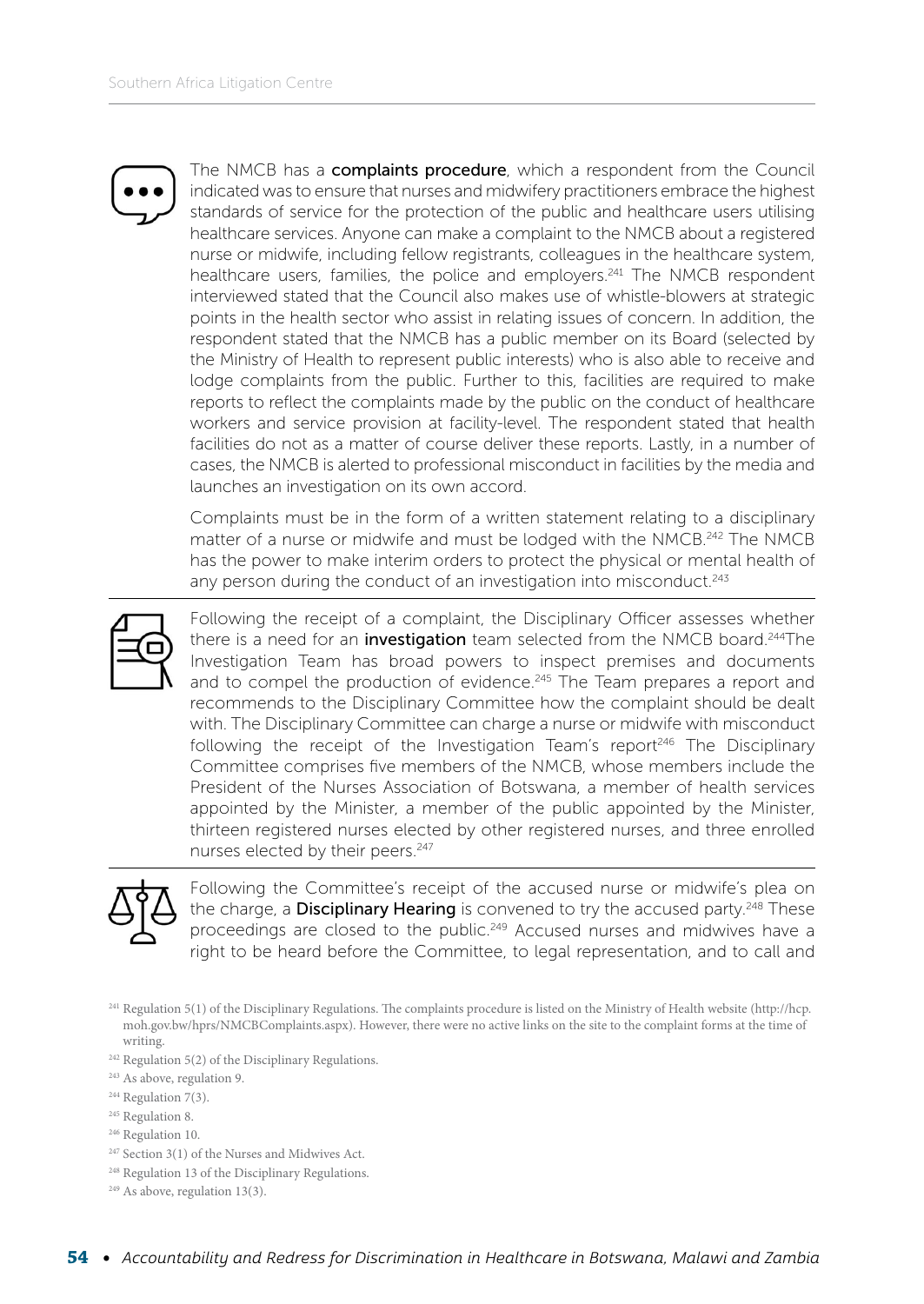cross-examine witnesses.250 The Committee has the power to summon witnesses before it.<sup>251</sup> The NMCB respondent stated that healthcare users have a right of appearance as a chief witness if they wish and are entitled to information relating to the status of their complaint.



Following a guilty finding, the Committee is empowered to impose the following punishments: reprimand; a fine not exceeding BP1,000; recommending suspension to the NMCB for a maximum of three months; or recommending to the NMCB that the nurse or midwife be removed from the register.<sup>252</sup> Nurses and midwives subjected to disciplinary proceedings are entitled to reasons from the Committee for reaching its decision<sup>253</sup>and can appeal the Committee's decision to the NMCB, and may further appeal the NMBC's decision to the Minister. If still aggrieved, the nurse or midwife can appeal further to the High Court.<sup>254</sup> The NMCB respondent described the responsibility of enforcement as resting with the Ministry of Health.

The time it takes for the assessment and determination of a complaint differs but was described by the NMCB respondent as representing a grey area in the delivery of its mandate. The NMBC respondent described several challenges facing its processes at the time of writing, to which the role of the Ministry of Health was indicated as the source of the challenges. Many cases were said to have been waiting to be tried and to be at risk of expiring. The cause of the delays was apparently that since December 2015 the NMCB did not have a Board, the renewal of which rests with the Ministry of Health. Without the Board in place, many cases are left pending. The NMCB respondent indicated distress at these delays, stating that "justice delayed is justice denied" in the absence of an effective governance structure at the NMBC. The respondent could not indicate the number of complaints received annually. The NMCB respondent described its own process as "seldom effective":

*"We, as a Council, attend to all the cases reported to us but facilities show a tendency to sweep issues under the carpet. However, as the Council, we make all efforts to follow the due processes for [the] issue to be investigated and if in our view there is a case to answer, we take it through due process up to the hearing stage." (NMCB respondent – Gaborone, Botswana)*

In order to inform the public of its mandate, the NMCB respondent indicated that it conducts awareness-raising activities and capacity strengthening programmes including instructing health facilities on laws, policies and regulations that regulate professional conduct.

<sup>250</sup> As above, regulation 13(6).

<sup>&</sup>lt;sup>251</sup> As above, regulation 14. Regulation 15 makes disobedience of a summons an offence which is subject to a fine.

<sup>252</sup> As above, regulation 22.

<sup>253</sup> As above, regulations 13(7) and 22(2).

<sup>&</sup>lt;sup>254</sup> As above, regulation 24.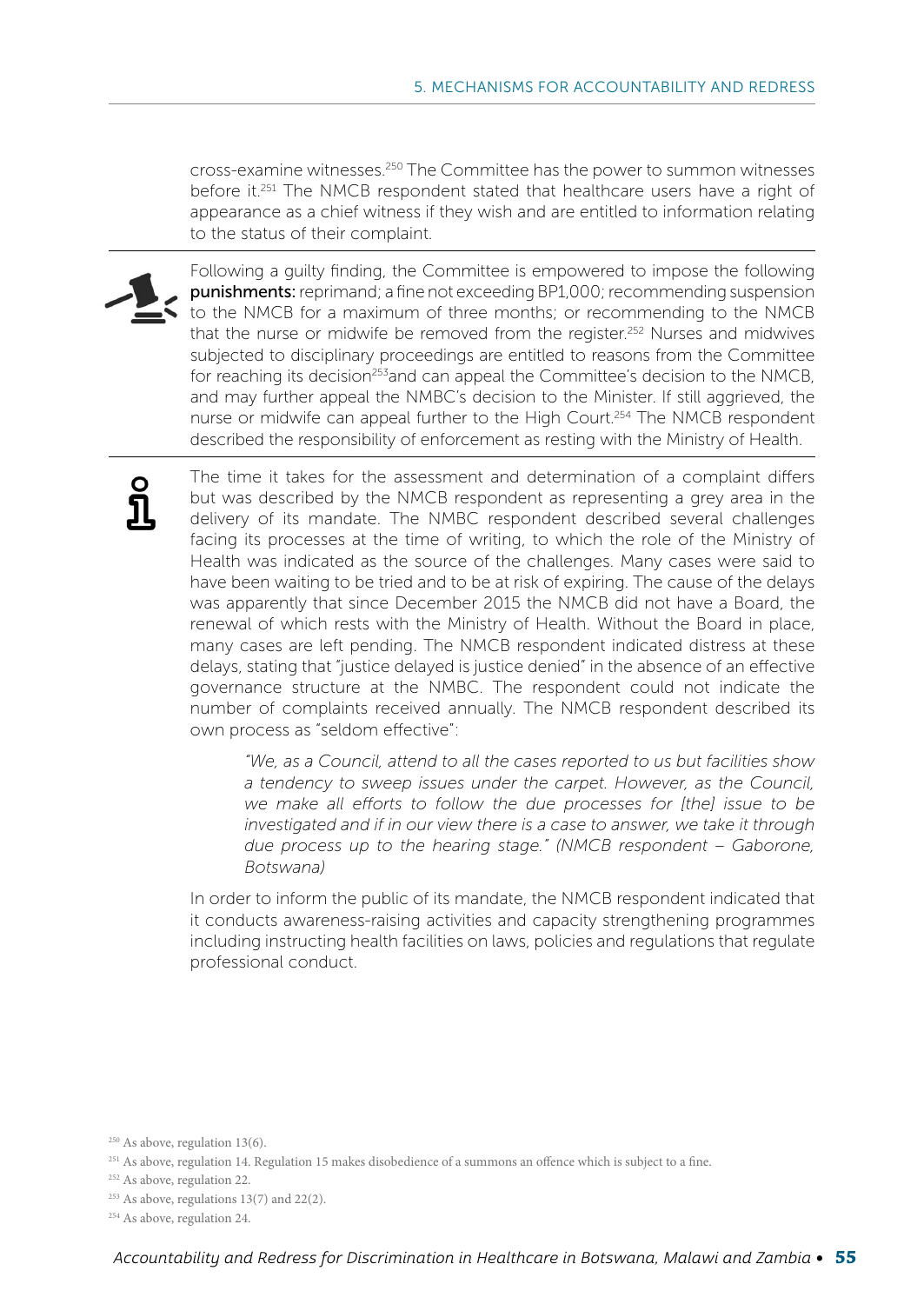#### ASSESSMENT



### Office of People with Disability

The Office of People with Disability (Disability Office) falls under the Office of the State President and works to coordinate the implementation of disability policy in Botswana through developing strategies and programmes to empower people with disabilities. It envisions a "barrier-free society for people with disabilities by 2016". The Disability Office plays a coordinating role between government departments and ministries and persons with disabilities.

concerned about social or legal exposure following a complaint.



The Disability Office receives complaints from the public relating to persons with disabilities. The respondent from the Disability Office interviewed for this research stated that any person who has a complaint relating to disability can file a complaint in writing in either Setswana or English. Complainants can attend in person to make their complaints. In rural areas, the complaints can be made with the district Disability Committee. Social workers can assist in putting the complaint into writing and in directing it to the relevant department. Healthcarerelated complaints would go to the District Health Office for investigation and redress. In urban areas, the complaints go directly to the Disability Office.



Details of the complaint are recorded and would be forwarded to the Ministry of Health for further investigation. The respondent stated that complainants can make follow ups, but there are no guarantees they will receive information on the status of the complaint. The respondent noted no restrictions on who could bring complaints to the Disability Office's attention, nor any restrictions on anonymity or parties making complaints on behalf of others.



The respondent stated that the objective of the procedure is not necessarily to punish an offender but to ensure the behaviour is not repeated, to right the wrong incurred and to ensure that persons with disabilities are treated with dignity and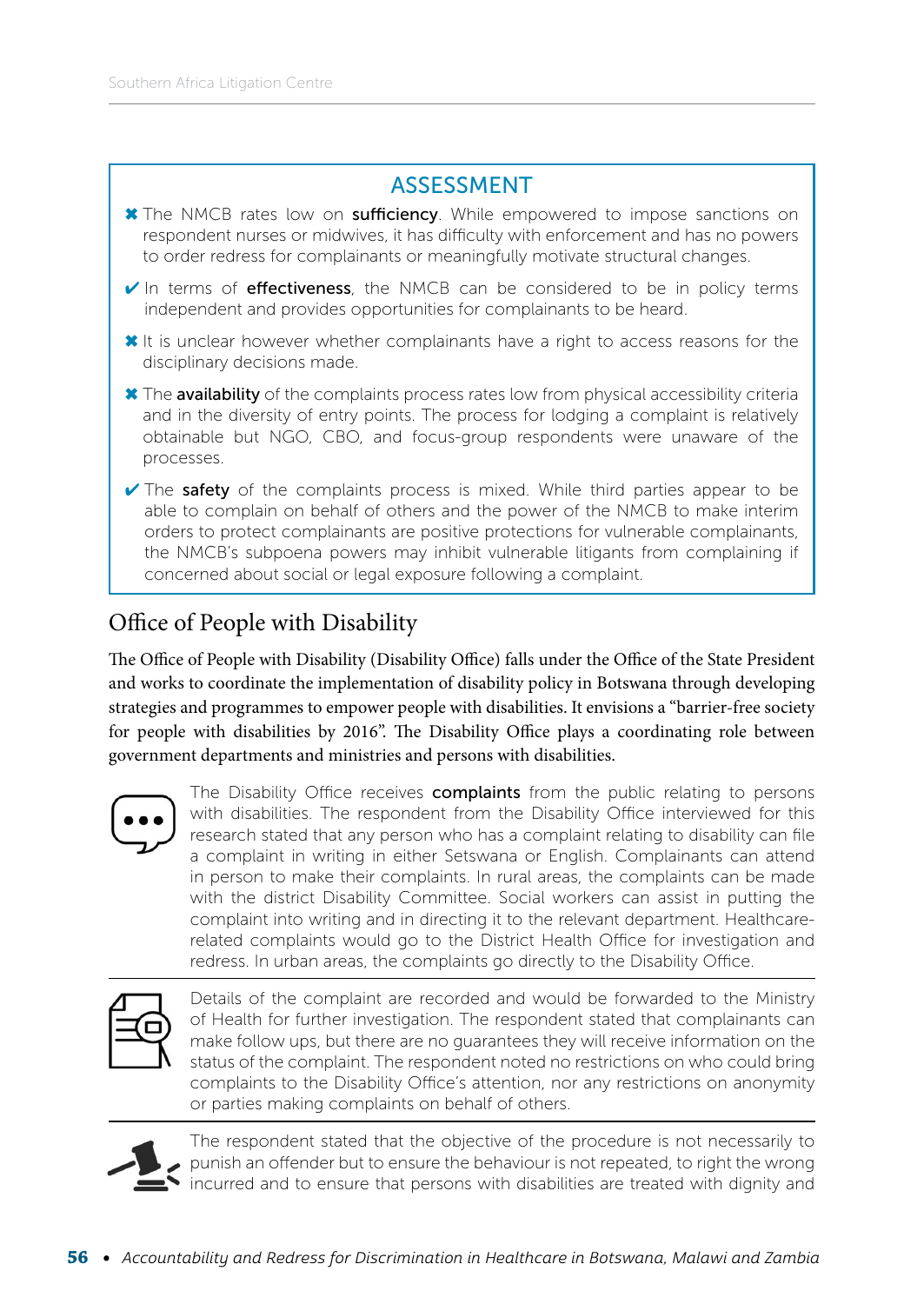respect. The purpose is to address discriminatory practices in the public service and to combat future incidences while collecting and collating data on human rights issues affecting persons with disabilities. The Disability Office does not have any particular powers to order redress nor to enforce change: its powers are those incidental to the Office of the State President.



The Disability Office respondent described that the procedure is fairly new and that it is working towards formalising protections for persons with disabilities in laws and policies. No information on the annual number of complaints received was available.

#### ASSESSMENT

- $\sqrt{\ }$ The Office of People with Disability rates high on **availability**, offering diverse entry points, options for assistance of complainants and referrals, and having no requirement for complainants to expose their identities.
- ✖ The clarity of rules and procedures, however, is low considering that the complaints process has not yet been formalised.
- $\vee$  The Disability Office's **sufficiency** is good in terms of the breadth of interventions it can pursue when handling a complaint, including in motivating structural change and engaging other government agencies.
- ✖ The Disability Office, however, has no enforcement powers and is limited in the absence of a strong legislative and policy framework for persons with disabilities in Botswana.
- ✖ The Disability Office ranks lowest on effectiveness in that its transparency, independence and efficiency is either unclear or not yet prescribed. However, it does appear that the Disability Office in principle would wish for complainants and rights bodies to make representations and to engage in its decision-making process when considering a complaint.

#### The Office of the Ombudsman

In Botswana, the Ombudman is appointed by the President in consultation with the leader of the opposition party in Parliament, in terms of the Ombudsman Act 5 of 1995. The Ombudsman's mandate is to investigate complaints of maladministration against public institutions. The Ombudsman's functions are narrowly focussed on administrative action.<sup>255</sup>

Complaints relating to healthcare may feasibly fall within the Ombudsman's mandate to the extent that an administrative decision made by a healthcare institution or healthcare provider indicates behaviour such as bias, neglect, arbitrariness, or incompetence. Under the Ombudsman Act, the following complaints way not be investigated, among others:

- issues relating to private, non-governmental institutions or persons;
- any case before a court or any other tribunal;

<sup>255</sup> See section 3(1) of the Ombudsman Act.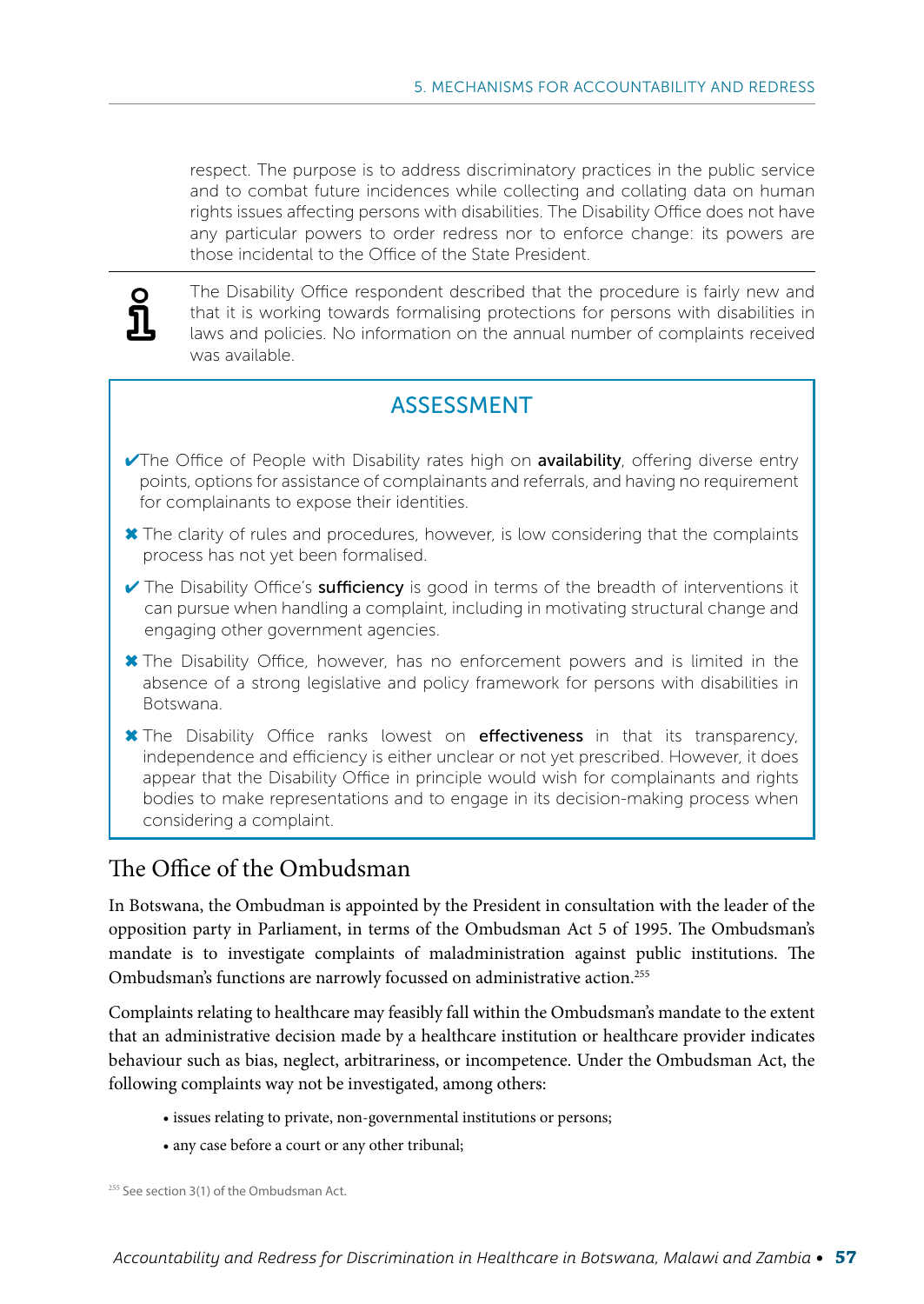- actions taken under order of the Botswana Police Force or Defence Force; and
- a case that concerns the investigation of a crime.<sup>256</sup>

From public information distributed by the Office of the Ombudsman, it also appears that its mandate is understood as excluded if the complaint deals with any case that has a remedy before a court of law. The Ombudsman further requires a complainant to exhaust all internal review mechanisms first, before approaching the Ombudsman.



Any member of the public or a group of people can **complain** to the Ombudsman. The Act requires complaints to be submitted to the Ombudsman in writing.<sup>257</sup> However, because the Ombudsman has the power to consider an issue on his own motion,<sup>258</sup> it is conceivable that an investigation could be prompted by informal, anonymous, or third-party complaints, should the Ombudsman elect to exercise this power.



Once the Ombudsman has determined that the complaint falls within the Office's jurisdiction and that it warrants **investigation**, broad powers exist for the Ombudsman to investigate the issue in an appropriate manner.<sup>259</sup> There are no costs associated for complainants and it is not necessary to be represented by a lawyer during these proceedings. The Ombudsman may agree to the presence of a lawyer, however, if a person is giving evidence as a witness. Complainants are entitled to information on the status and outcome of their complaint



Following an investigation, the Ombudsman may make recommendations to the relevant public official or body. This may include recommendations to reexamine a decision or policy, to offer an apology, or to compensate someone for financial loss. However, these recommendations are not enforceable. If the recommendations are not complied with, the only recourse available is for the Ombudsman to present a special report to the National Assembly detailing the issue for further action.260 The Ombudsman's findings may be published in the Annual Report.



The Ombudsman Act creates offences relating to interference in the execution of its mandate,<sup>261</sup> which may be understood to include criminal prosecution of persons who victimise complainants.

256 As above, at section 4.

257 Section 5(1).

- $258$  Ombudsman Act, at section 3(1)(c).
- $259$  As above, at section 6(2).
- 260 As above, at section 8(2).
- <sup>261</sup> As above, at section 14.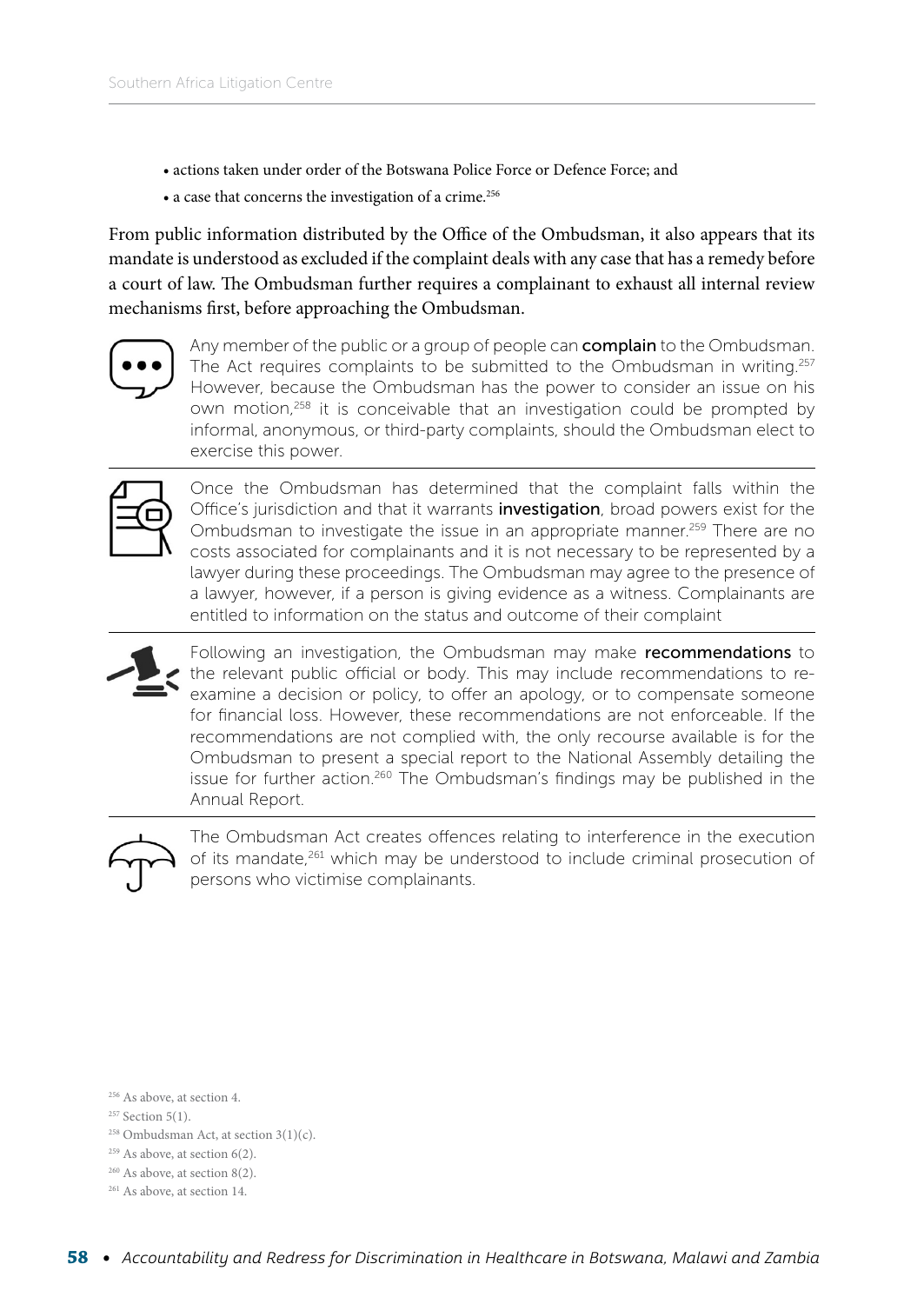#### ASSESSMENT

- ✖ The Office of the Ombudman has a narrow mandate and functions as a "last resort" for the investigation of maladministration. For this reason, its complaints procedure would have low availability and effectiveness for the particular needs of healthcare complaints who experience discrimination, and whose complaints are unlikely to meet the strict confines of the Ombudsman's jurisdiction.
- $\checkmark$  The quarantee for safety from secondary victimisation for complainants through the creation of a criminal offence under the Act, may, however, support the safety of this process for vulnerable complainants.
- **\*** In terms of **sufficiency**, while the Ombudsman may make a broad array of recommendations to provide for accountability and redress, that these recommendations are unenforceable may undermine its utility as a prospect for meaningful accountability and redress for individual complaints.
- $\checkmark$  In the context of complaints relating to healthcare discrimination, the Ombudsman may be strategically useful to deal with systemic accountability issues where the function of the complaint is aimed primarily at bringing transparency to an issue where the Ombudsman's investigatory powers can be most usefully employed.

# 5.3 Malawi

#### Introduction

In Malawi, neither service providers nor vulnerable healthcare users are aware of complaint mechanisms to report an experience of healthcare discrimination.262 It is rare for healthcare users to complain to health facilities.<sup>263</sup> In the present research, none of the focus group or NGO and CBO respondents related making any complaints but through a multitude of bodies internal to the health systems and at facility level. Access to redress and accountability in healthcare in Malawi appears therefore to be most accessible through networks and diverse entry points with little clarity or predictability in process or outcome.

#### Health system and facility-level complaints

When asked how healthcare users should complain if experiencing discrimination in healthcare, NGO and CBO respondents gave different answers, suggesting low levels of uniformity or varied understandings of processes in place. Respondents variously suggested that complaints should be made through a hospital ombudsperson at each health facility, the healthcare worker's superior (nurse or medical officer in charge), the District Health Officer or District Health Team, Health

<sup>262</sup> IJ Anderson "Sex workers' access to health care in Lilongwe, Malawi" *Masters Thesis at Simon Fraser University* (2011), available at:<http://summit.sfu.ca/item/11649>, 45.

<sup>263</sup> Norwegian Agency for Development Cooperation (NORAD) *Local Perceptions, Participation and Accountability in Malawi's Health Sector* (2013), available at: [http://www.opml.co.uk/sites/default/files/Norad%20-%20Local%20Perceptions,%20](http://www.opml.co.uk/sites/default/files/Norad%20-%20Local%20Perceptions,%20Participation%20and%20Accountability%20in%20Malawi) [Participation%20and%20Accountability%20in%20Malawi's%20Health%20Sector\\_0.pdf](http://www.opml.co.uk/sites/default/files/Norad%20-%20Local%20Perceptions,%20Participation%20and%20Accountability%20in%20Malawi), 74 (hereinafter referred to as the NORAD Report).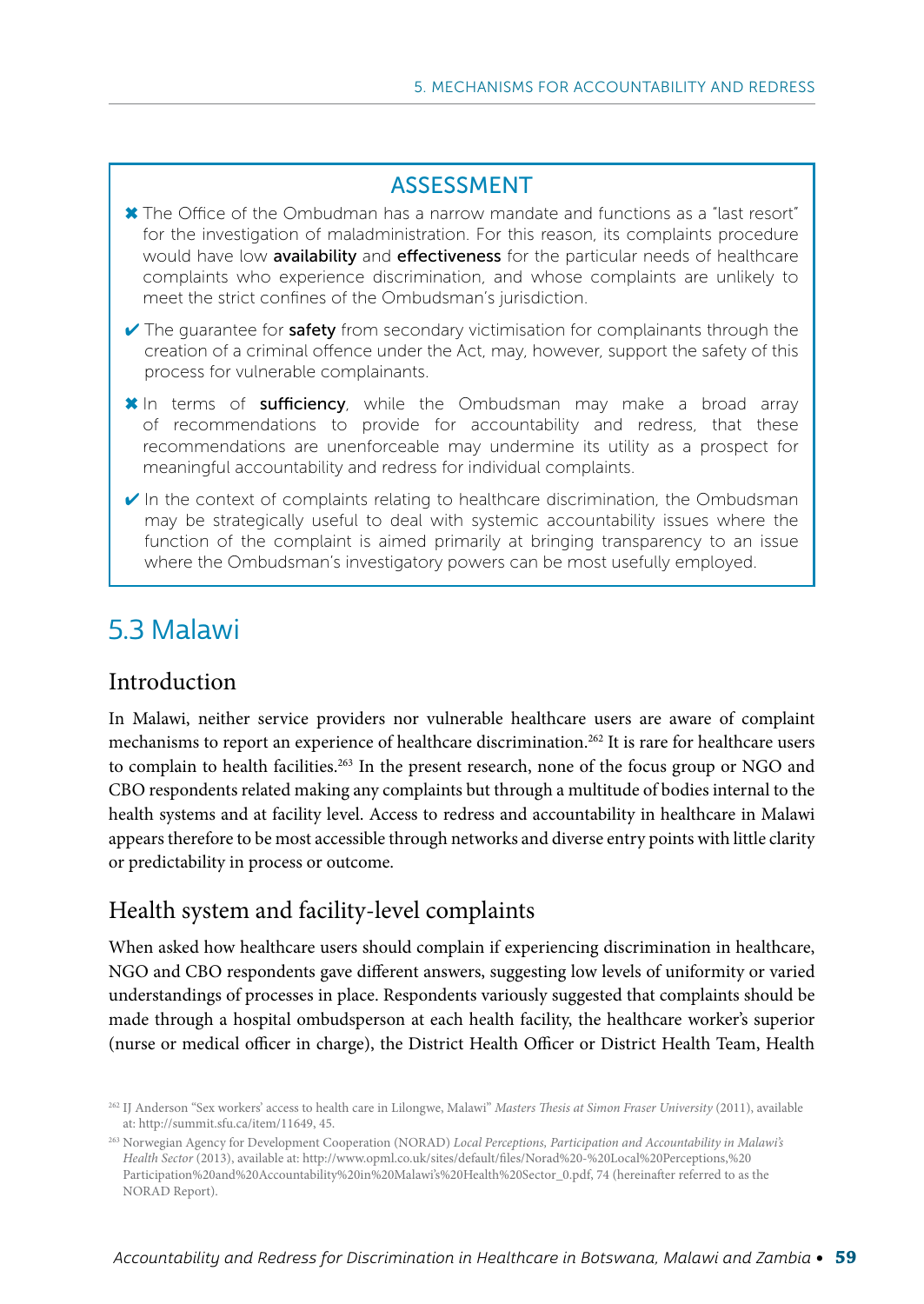Advisory Committees, the Police Victim Support Unit, the facility Head, or simply to NGOs, CBOs and support groups. These processes were predominantly described as inconsistently effective, somewhat effective, or never effective.



#### The respondent interviewed from the Nurses and Midwives Council of Malawi (NMCM) stated that healthcare users experiencing discrimination should complain to the hospital ombudsperson or the management of the particular facility. In some cases, one could complain to the Hospital Advisory Committee. These complaints procedures were described as "inconsistently effective".

The respondent from the National Organisation of Nurses and Midwives of Malawi (NONM) similarly described that if healthcare users experience stigma or discrimination in healthcare settings, they should directly approach the facility head. The respondent described health facilities as usually having their own mechanisms, such as reporting to the management at the ward, reporting at the department level or directly to the hospital directors. The respondent indicated these processes to be "somewhat effective" depending on who handles the case and the gravity of the consequences.

A 2013 study by the Norwegian Agency for Development and Cooperation (NORAD)264 identified routes through which public concerns on services could be voiced. This included:

- Direct supervisors including facility in-charge, District Health Officers and District Management Teams.
- Health Care Advisory Committees.
- Village Heath Committees.

264 NORAD Report, note 232 above.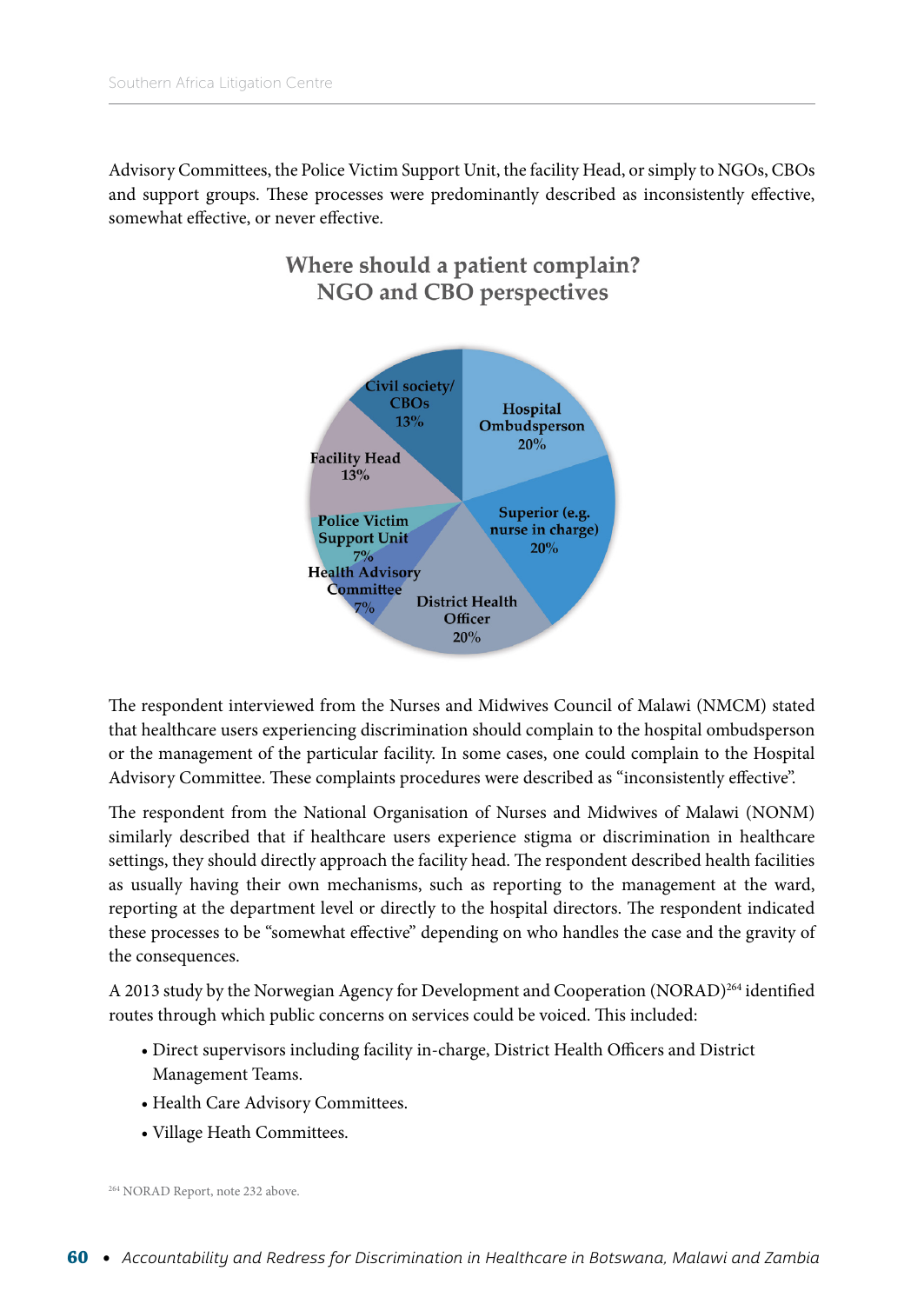- District Health Ombudsmen.
- Civil society organisations.
- Traditional leaders.

**District Health Officers** are responsible for managing primary and secondary health facilities and are often located in the district hospital.<sup>265</sup> TheNORAD study, referred to above, indicated that complainants to these structures were seldom informed of the process or status of their complaint and meaningful redress was not often achieved.<sup>266</sup>

The Malawi Health Sector Strategic Plan 2011-2016 establishes **Health Centre Advisory Committees (HCAC)** at each Health Centre. The HCACs comprise health workers and community members. NGO respondents described the HCACs as working to ensure transparency and accountability on health facilities' performance and to mobilise communities' participation in accountability efforts. NGO respondents stated that the HCACs have not been particularly effective in this role due to a lack of funding and the ignorance of members of their functions:<sup>267</sup>

"We do not know … the [HCAC] that you are talking about. If they are there, then they do not work to protect our interests. When we complain to the hospital administrators, they do not help us adequately because in all honesty, how do you expect hospital administrators to punish their colleagues who have wronged us? Of course they will always defend each other." (Sex worker respondent – Mwanza, Malawi)

NGO respondents recognised, however, the potential for the HCACs to be used to ensure accountability for healthcare discrimination even if not offering the possibility for redress for complainants. Respondents recognised instances where HCACs were visible and effective in the communities and where cases had been taken up by the HCACs to pursue disciplinary actions against healthcare workers.

The Health Sector Strategic Plan also establishes **Village Health Committees (VHCs)** which aim to promote health services and preventative interventions such as improving sanitation and hygiene at community level. The Plan further envisages VHCs as facilitating community involvement in planning and monitoring health services. VHCs can channel healthcare complaints. However, the 2013 NORAD study showed that the VHCs were the least functional of the accountability structures examined within the health system and many were inactive.268

**Ombudspersons** at hospital or district level are understood to have been put in place following the development of District Service Charters. These ombudspersons are seemingly able to receive and determine complaints from the public and healthcare workers. It is unclear what decisionmaking powers, processes and referral systems are in place for complaints processing or to what extent there is uniformity in processes. The 2013 NORAD study found that district health

<sup>&</sup>lt;sup>265</sup> As above, 18.

<sup>266</sup> As above, 77.

<sup>267</sup> See also, NORAD Report, as above, 67, where research indicates that HCAC and VHS members indicate frustrations with not being orientated in their roles.

<sup>268</sup> As above, 80.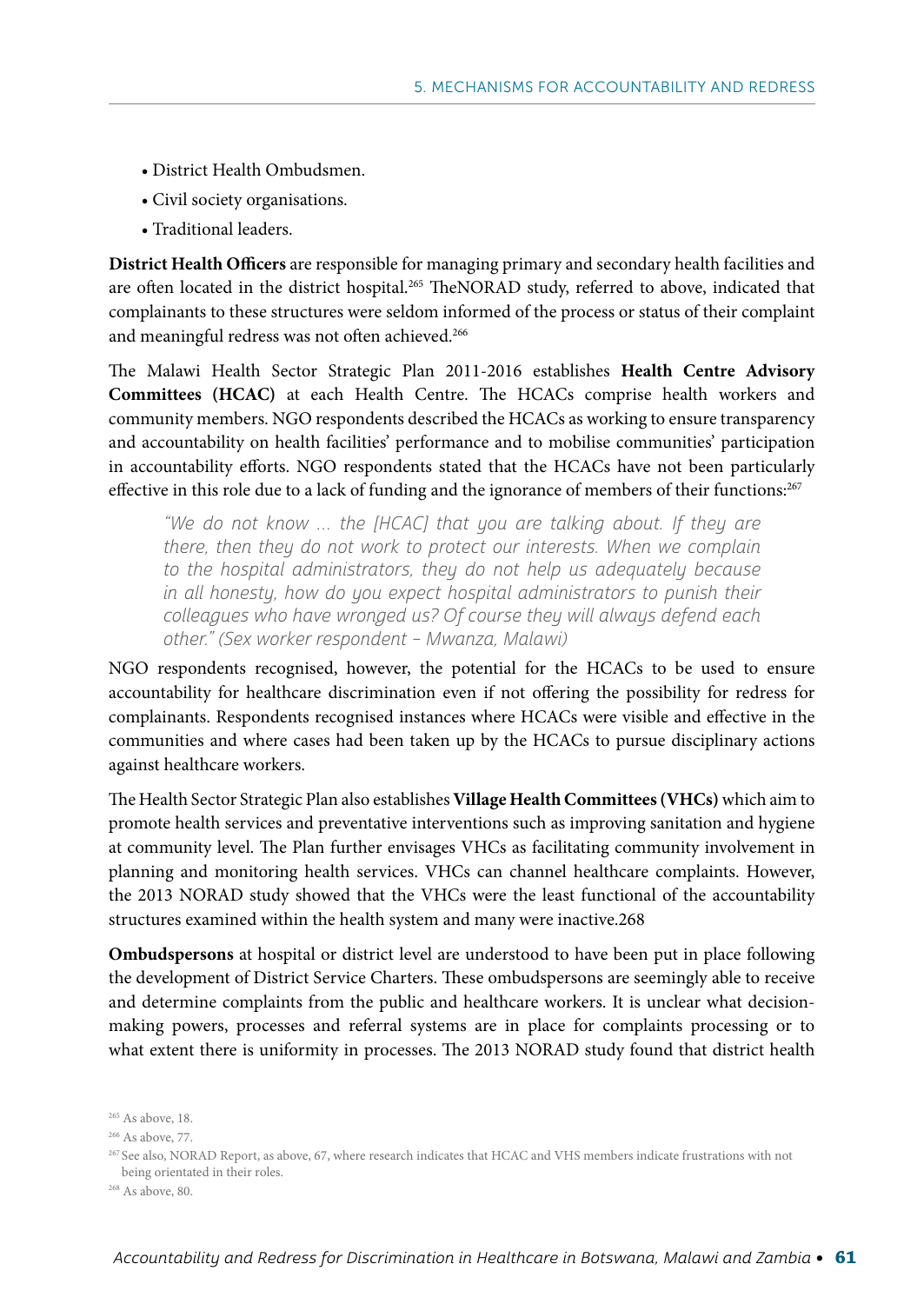ombudspersons had been appointed in most but not all districts but they received little or no guidance or training on their functions and dealt with "extremely small numbers of complaints".269 Key informants interviewed for the present research noted that guidelines and terms of reference for ombudspersons were still in development.

All police stations in Malawi should provide victim support services. **Victim Support Units** are a component of the Community Policing Services Branch and their key functions are: counselling, first aid, advice, referral, interviewing of complainants in cases of sexual abuse, rape, defilement, indecent assault and other offences that require privacy and confidentiality; dealing with cases of domestic violence; helping victimised children; and conducting general sensitisation on human rights and policing.270 According to the Victim Support Unit guidelines, forms of gender-based violence include: physical abuse; psychological or emotional abuse; sexual abuse (rape, defilement, indecent assault, procuring); cultural abuse (any harmful act/practice that causes suffering on the part of the victim and results in, among other things, physical, sexual, psychological harm and economic deprivation); social abuse; economic abuse; and financial abuse.

#### ASSESSMENT

- ✔ Subject to limitations in available information, these processes rate well on availability criteria as multiple means of entry ensure physical accessibility and options for supported complaint-lodging that may enable precautions for vulnerable complainants.
- ✖ Due to the absence of any identifiable reporting chain or process for any of these systems, the clarity of rules and procedures are low.
- ✖ These processes rate relatively low on sufficiency particularly because, in the absence of a formalised process and decision-making criteria, the enforceability, arbitrariness and absence of viable prospects for appeal or review by complainants compromises the process.
- $\checkmark$  However, the process rates higher in terms of the scope of redress available, in that it is possible for individualised sanctions and redress to be offered as well as for information feedback for policy reform.
- ✖ It is not apparent however that there are systems in place to ensure structured information feedback from complaints into the healthcare system.
- X These complaints processes are low on effectiveness as there are no guarantees of complainants being given an opportunity to be heard by decision-makers, and the transparency, efficiency and independence is dependent on the individual decisionmakers and is not formalised with any guarantees in place.

269 As above, 73.

<sup>270</sup> Malawi Police Service & Malawi Human Rights Resource Centre *Guidelines for the Support and Care of Victims of Gender Based Violence, HIV and AIDS related abuses, and other Human Rights Violations.*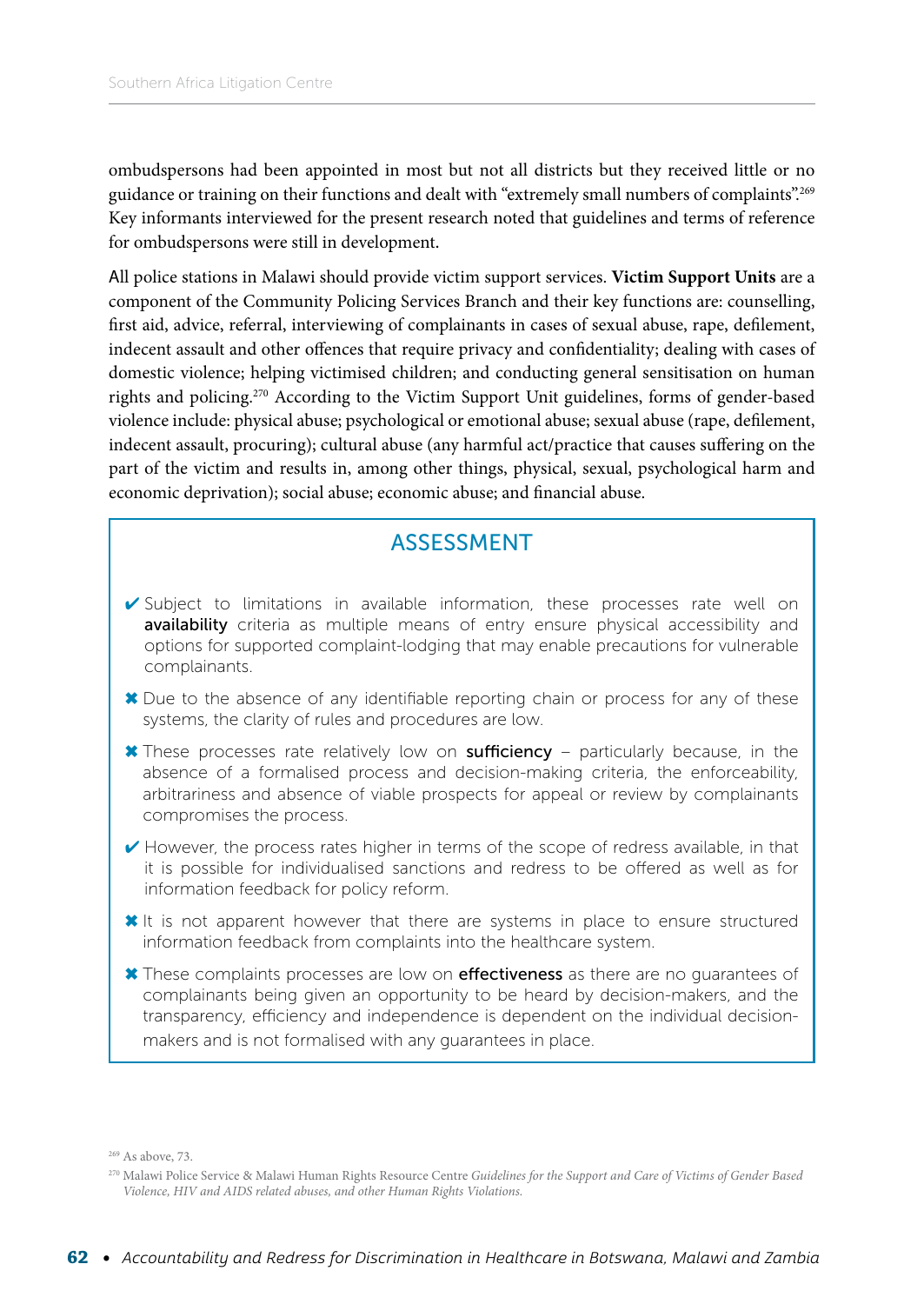# Medical Council of Malawi (MCM)

The Medical Council of Malawi (MCM) is established by the Medical Practitioners and Dentists Act.<sup>271</sup> The MCM's aims include the promotion and improvement of the health of the population of Malawi and the exercise of disciplinary control over the professional conduct of practitioners registered under the Act.272 The Malawi Health Sector Strategic Plan describes the objects of the MCM to include setting and maintaining standards of healthcare in relation to the qualifications and credentials of healthcare personnel including their behaviour and conduct towards healthcare users and clients.



The MCM respondent interviewed for this research stated that individuals can complain about medical practitioners' conduct to the MCM either in writing, or by phone, or by coming in person to meet the Registrar.<sup>273</sup> The respondent described the purpose of its complaints procedure as to help discipline professionals and to ensure abidance to medical ethics.



Upon receiving a complaint, the Registrar creates a confidential case file. The Registrar, Assistant-Registrar and investigators assess the complaint. Following an investigation into a complaint or allegation against a practitioner, the MCM may refer the allegation to the Disciplinary Committee for an inquiry, may dismiss the allegation, or may "take such action as it deems fit".274



Inquiries into professional misconduct and incompetence are dealt with by the Disciplinary Committee.275 The Disciplinary Committee comprises the Chairman of the Council, two to four other practitioners appointed by the Chairman, and two other members who may or may not be members of the MCM.<sup>276</sup>

The Disciplinary Committee is empowered under the Act to regulate its own procedure.<sup>277</sup> It is obliged to afford an accused practitioner an opportunity to be heard and the accused is entitled to the assistance of legal counsel.<sup>278</sup> The MCM Chairman or Registrar can summon witnesses and compel the production of documentary evidence.<sup>279</sup> The MCM respondent stated that complainants have a right to appear before the Registrar and are usually contacted to hear their side of the story. The respondent considered that complainants are entitled to information on the status of their complaints. The Disciplinary Committee, after its inquiry, reports its findings to the MCM and makes recommendations.<sup>280</sup>

<sup>273</sup> Section 55 of the Medical Practitioners and Dentists Act empowers the MCM to make regulations to regulate the procedure for lodging complaints. At the time of writing, no regulations had been promulgated.

- $276$  As above, see section 46(1).
- <sup>277</sup> As above, section 46(7).

- <sup>279</sup> As above, section 48(1). Refusal to abide by a summons is an offence punishable by a fine or six months' imprisonment, under section  $48(4)$ .
- $280$  As above, section 51(1).

<sup>271</sup> Act 17 of 1987.

<sup>&</sup>lt;sup>272</sup> See: section 10(a) and (c) of the Medical Practitioners and Dentists Act.

<sup>&</sup>lt;sup>274</sup> As above, section 50(2).

<sup>&</sup>lt;sup>275</sup> As above, section 47(1).

<sup>&</sup>lt;sup>278</sup> As above, section 47(2).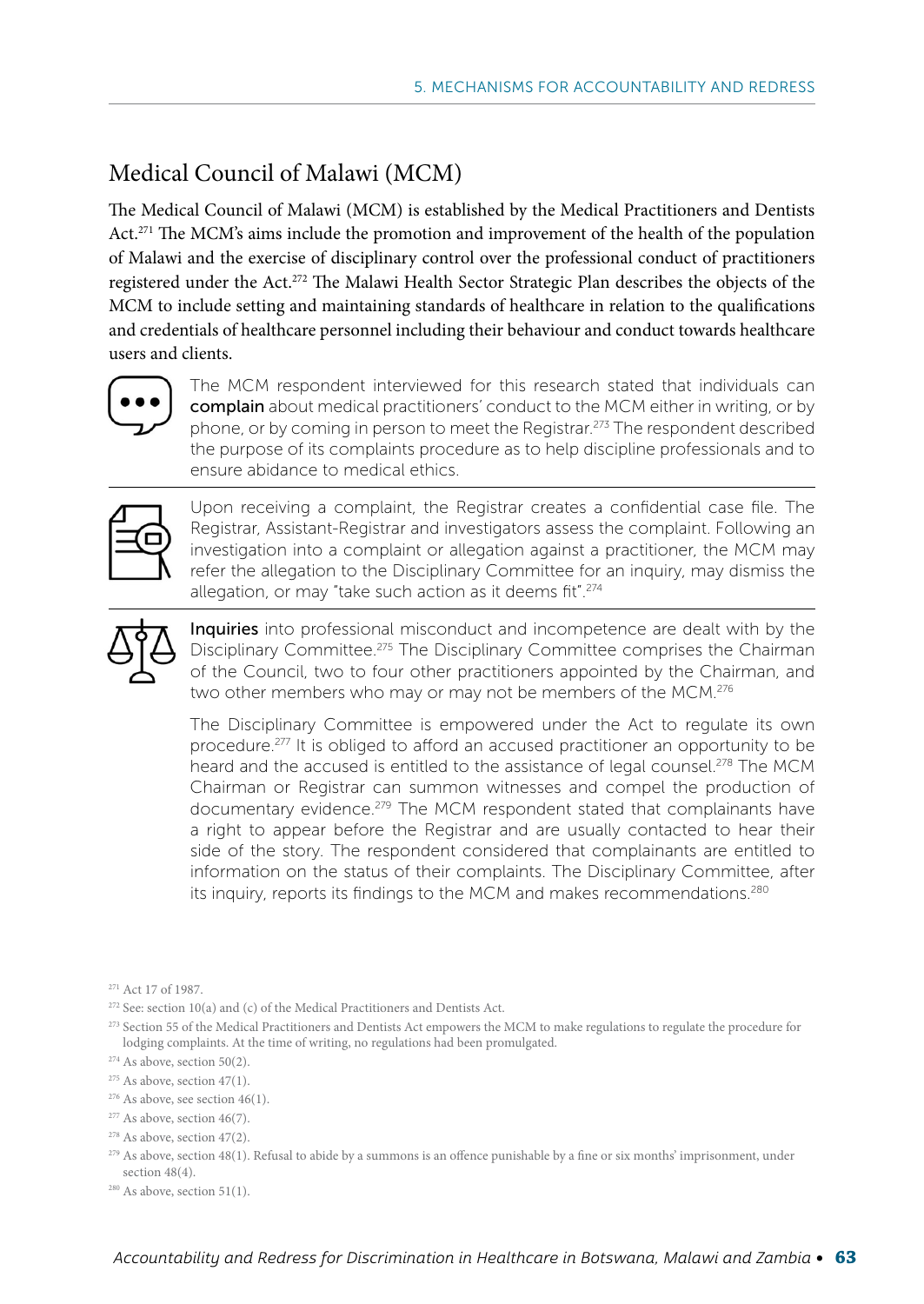The **discipline** of the practitioner is decided upon by the MCM after considering the Disciplinary Committee's findings and recommendations.<sup>281</sup> The MCM may dismiss the allegation and if the allegations are considered frivolous or vexatious, the complainant can be ordered to pay the costs of the inquiry.<sup>282</sup> The MCM is empowered upon a guilty finding to deregister practitioners and to order them to cover the costs of the inquiry.<sup>283</sup> In the alternative, the MCM may order the practitioner's suspension, impose conditions on their practice, order a penalty to be paid, or censure or caution the practitioner.<sup>284</sup> The Registrar is obliged to publish in the Government Gazette the names of any persons who have been deregistered or suspended from practice.<sup>285</sup>

The Act provides that "any person who is aggrieved" by the MCM or Disciplinary Committee's decisions may appeal the decision to the High Court within three months.286 The breadth of the provision includes the option of appeal by the complainant.

In terms of section 50 of the Medical Practitioners and Dentists Act, if any allegation is brought to the notice of the Council that might be the subject of an inquiry by the Disciplinary Committee, the MCM is empowered to call for information and refer the issue for further disciplinary inquiry. This process indicates that third party and anonymous complaints to the MCM are possible and may be acted upon. It is noted, however, that under section 47 of the Act, an accused medical practitioner has the right to be heard in disciplinary proceedings, which may include the possibility of cross-examining a complainant. This may limit the potential for anonymous complainants to successfully use the MCM process.

The MCM respondent interviewed for the report indicated that it receives over twenty complaints per year. Reports in early 2015 stated that the MCM receives on average of ten complaints per month relating to negligence and incompetence of its members<sup>287</sup>

The MCM respondent described its own complaints procedure as "very effective" and that complaints are assessed and determined "immediately". On the other hand, a media report describes the MCM's monitoring system as "porous" with inadequate adherence to ethical standards and supervision.288 In the same report, the MCM's Registrar stated that in early 2015, the Council was yet to deal with 30% of the 120 cases registered in 2014, indicating a much slower process than accounted for.

When asked if the MCM has any programmes to combat stigma and discrimination, the MCM respondent indicated that the MCM "reminded professionals about the evils of stigma and discrimination." The MCM respondent, while acknowledging

- $281$  As above, section 51(2).
- <sup>282</sup> As above, section  $51(2)(c)$ .
- $283$  As above, section  $51(2)(ii)$ .
- $284$  As above, section  $51(2)(b)$ .

<sup>287</sup> A Kasakura "Complaints Choke Medical Council" *Times Malawi* (28 February 2015), available at: http://timesmediamw.com/ complaints-choke-medical-council/.

<sup>288</sup> As above.

<sup>&</sup>lt;sup>285</sup> As above, section 53.

 $286$  See section 52(1), as above.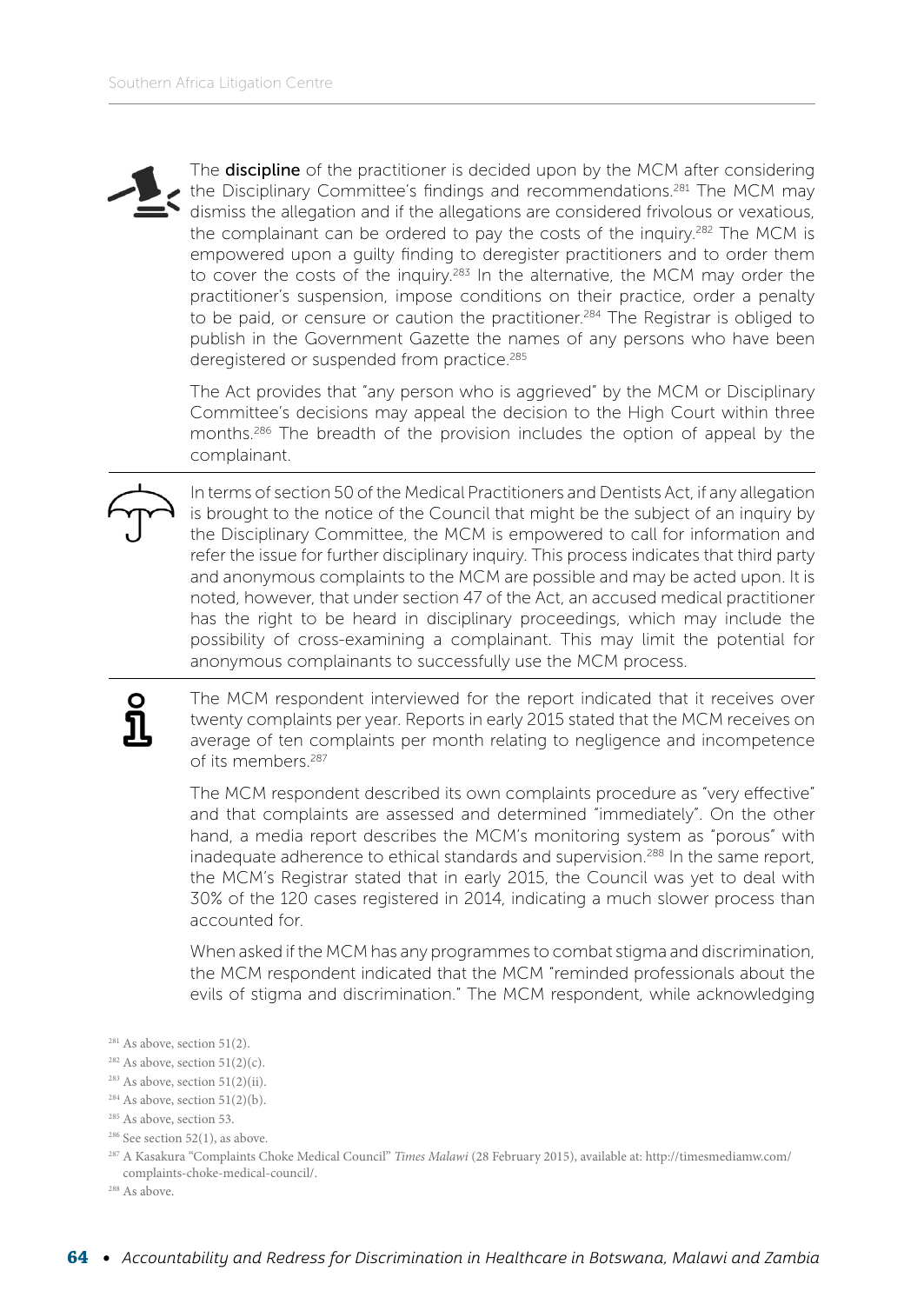that a lack of information on its mandate is a principal barrier to healthcare users making complaints, stated that it engages multiple media forums (radio, television and press releases) to inform healthcare users and healthcare providers of their complaints service.



#### Nurses and Midwives Council of Malawi (NMCM)

The Nurses and Midwives Council of Malawi (NMCM) is established in terms of the Nurses and Midwives Act.289 It is the sole regulatory body for nursing and midwifery education, training practice and professional conduct. Its functions include exercising disciplinary control over the professional conduct of registered nurses and midwives.<sup>290</sup>



A patient, client, professional colleague, or any other person who has a substantial interest in the practice and conduct of a registered nurse or midwife may lodge a complaint with the Investigations Committee of the NMCM.<sup>291</sup> The complaint must be in writing and must state in clear terms the specific acts or omissions that are being reported.<sup>292</sup> The NMCM respondent interviewed for this research stated that individuals can complain to secretaries or nursing officers at health facilities, who may in turn file the complaints at the Director's Office where the complaint is registered.

289 16 of 1995.

- $290$  Section 11(c) of the Nurses and Midwives Act.
- $291$  As above, section 52(1).

 $292$  As above, section 52(2).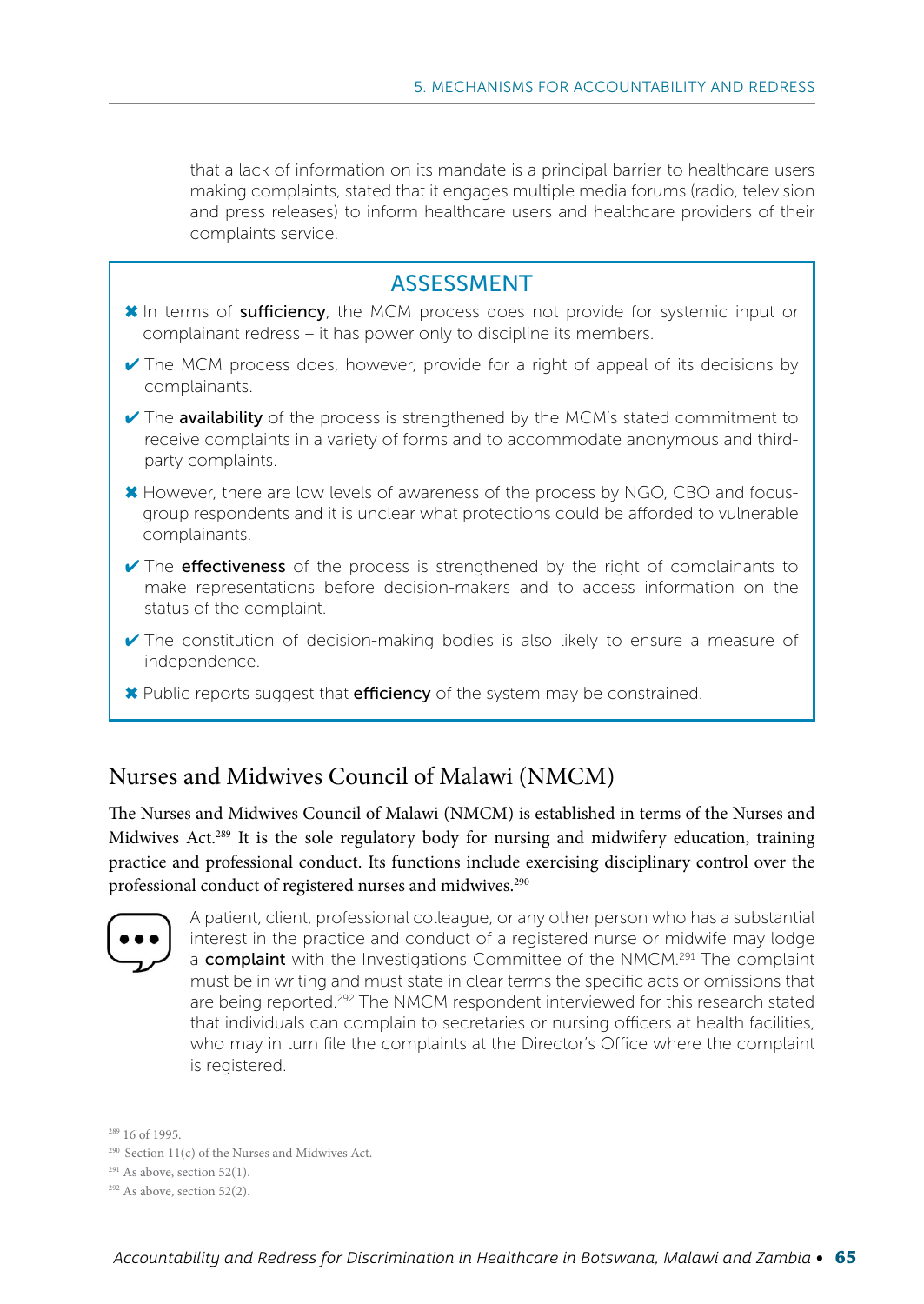It is possible to make **anonymous and third-party** complaints to the NMCM. However, the NMCM does not encourage anonymous complaints in order to ensure that investigations can be easily conducted.



The Director and nursing officer conduct an initial assessment of the complaint which is then referred to the Investigations Committee. The Committee regulates its own procedure and has the power to investigate any matter referred to it by the NMCM.293 If after conducting a preliminary investigation, the Investigations Committee determines that the exercise of disciplinary control is necessary, it will refer the complaint to the Disciplinary Committee.<sup>294</sup>



The Disciplinary Committee will then conduct an inquiry into the allegation referred to it. Nurses and midwives who are the subject of an investigation before the Disciplinary Committee have a right of appearance and may be legally represented in those proceedings.<sup>295</sup> During its inquiry process, the Disciplinary Committee is empowered to summon witnesses and procure any record, book, document or thing.<sup>296</sup> Parties to the procedure may also call expert witnesses.<sup>297</sup> All witnesses may be cross-examined by a respondent or their legal representative.<sup>298</sup> The NMCM respondent stated that complainants have a right of appearance during the complaints procedure and that feedback on the process is given to the complaint. While the structure of the Disciplinary Committee procedure is much like that of a trial, it is not bound by strict rules of evidence and practice: its inquiry may be conducted in an informal manner.<sup>299</sup>



Following its inquiry, the Disciplinary Committee reports its findings and recommendations to the NMCM. If the NMCM agrees that the relevant nurse or midwife has committed misconduct or is incompetent, it has several disciplinary powers at its disposal. This includes the nurse or midwife's removal from the Register, their suspension, the payment of a penalty or expenses relating to the inquiry, or imposing conditions on their practice.<sup>300</sup>

Any person who is aggrieved by the findings of the Disciplinary Committee or the decision of the NMCM, may appeal to the High Court within three months.<sup>301</sup>



The NMCM respondent stated that complaints take three to six months to process, depending on financial resources. The NMCM respondent interviewed for this report indicated it receives 20-30 complaints per year. Healthcare users and healthcare workers are informed of the procedure through meetings and radio programmes.

293 As above, section 50-51.

- <sup>294</sup> As above, section 55.
- $295$  As above, section 58(2).
- 296 As above, section 59.
- 297 Rule 15 of the Nurses and Midwives (Disciplinary Inquiry) Rules GN 11/2003.
- $298$  As above, rule 10(1).
- 299 As above, rule 14.
- 300 Nurses and Midwives Act, section 62.
- <sup>301</sup> As above, section 63.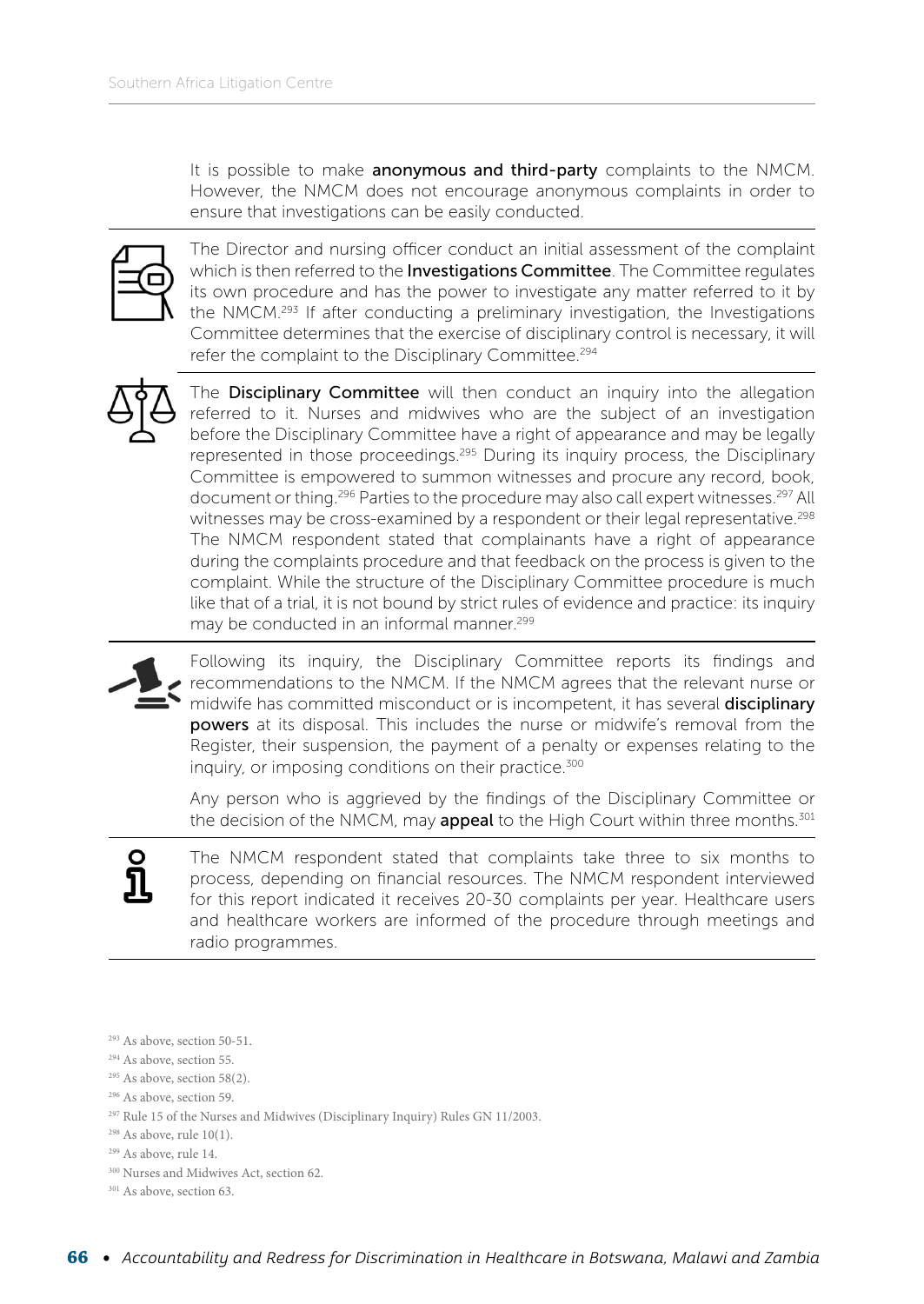

#### Malawi Human Rights Commission

The Malawi Human Rights Commission (MHRC) is an independent body established in terms of the Constitution.302 It is vested with the responsibility to protect against and investigate violations of rights in the Constitution and other law.303 In fulfilling its mandate, the MHRC has powers to investigate issues and make recommendations on its own accord or on application of individuals or classes of people.304 Complaints are sometimes related to the Commission through public inquiries.



According to the Commission's website, $305$  complaints can be submitted by writing letters or filling out a complaint form, or calling or visiting the Commission's offices in Blantyre or Lilongwe. Written complaints must include the name, contact details and address of both the complainant and the respondent, and also details of the complaint and all relevant documents. Commission officers may assist complainants who are unable to read or write. In addition, complaints may be brought by representatives, third parties, NGOs, and other legal persons.<sup>306</sup>

302 See: sections 129-131 of the 1994 Constitution of Malawi.

303 As above, section 129.

<sup>304</sup> As above, section 130.

<sup>305</sup> Available at: http://www.hrcmalawi.org/complaints.html.

<sup>306</sup> Section 16(2) of the Human Rights Commission Act 27 of 1998.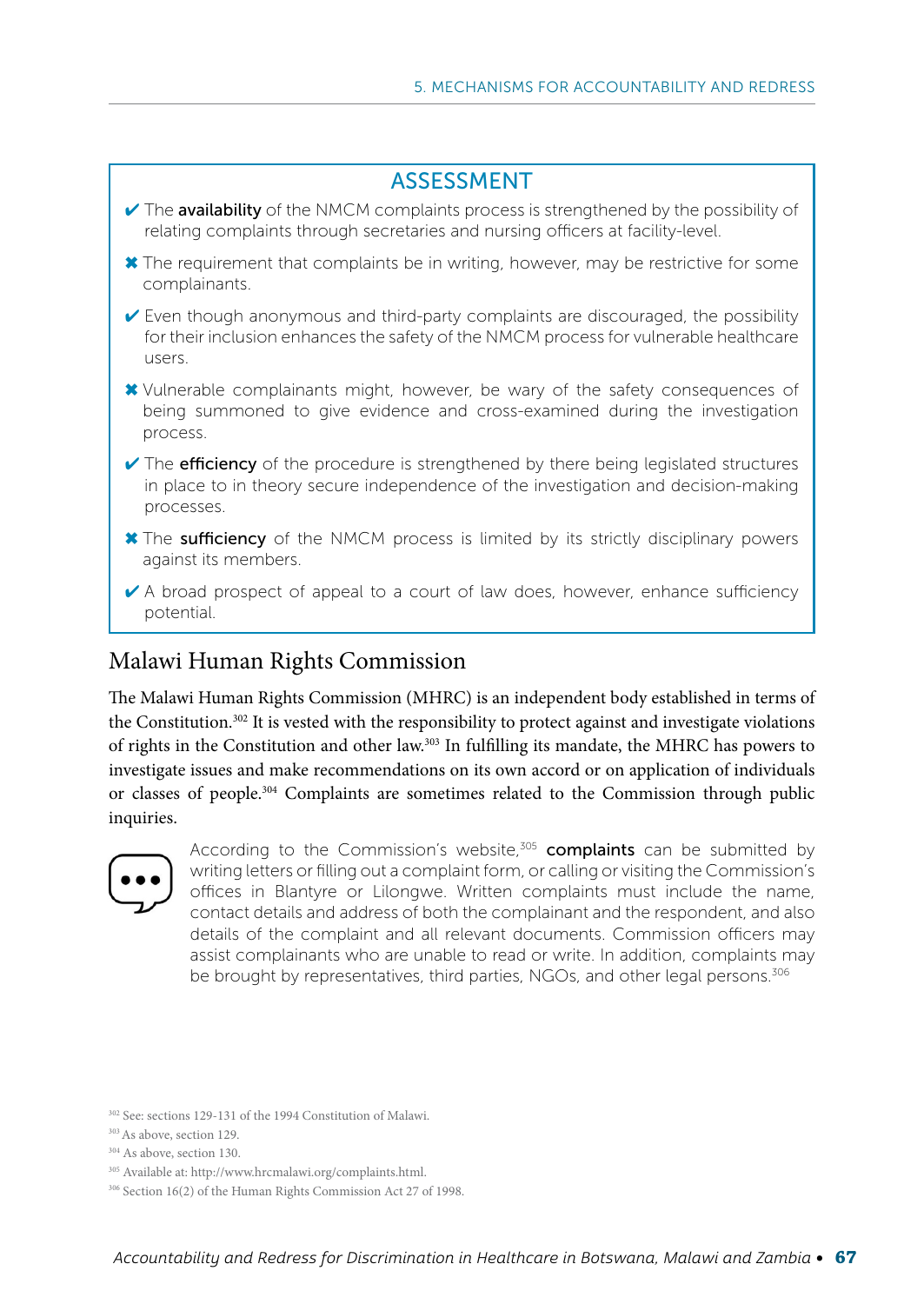Complaints may relate to any violation of a person's rights under the Constitution or other law. However, the Commission will not consider cases pending before the courts or other decision-making bodies, or issues that are frivolous or vexatious.



It is understood that generally after a complaint has been submitted the Commission proceeds to categorise it and assign officers to be in charge of it. An *inquiry plan* is then completed by the assigned officer who can proceed to consider the complaint. An investigation of the facts and merits of the case is conducted and further evidence acquired. The Commission has significant investigatory powers, including to search and also seizure powers (under a warrant)<sup>307</sup> and can subpoena witnesses.



The Commission is empowered to determine its own procedure for the conduct of hearings on matters brought to its attention.<sup>308</sup>



In terms of section 22 of the Human Rights Commission Act, following hearing a complaint or based on any investigation, the Commission has several remedies at its disposal. These include seeking amicable settlement, transmitting the complaint to any competent authority, compelling mediation, making recommendations to the competent authority proposing reform, and referring a matter for prosecution.<sup>309</sup> The Commission is also empowered to litigate in the public interest, affording the Commission broad standing in the context of otherwise narrow limits in legal standing for court cases to be brought in the public interest.



The Human Rights Commission Act requires the MHRC to promote a complainant's access to remedies, and to provide assistance to complainants and information on the status of a complaint and parties' rights.<sup>310</sup>

The Commission states that it treats all matters "in a confidential way". It is unclear to what extent complainants are entitled to anonymity or if they may seek that their identities are protected from respondents.

Commissioners and staff are guaranteed independence and organs of government are required to assist and cooperate with the MHRC as may be reasonably required.311

Respondents from the MHRC interviewed for this report estimated that about 300-500 individual cases are dealt with per year. However, respondents believed that the number of complaints was insignificant in relation to the extent of human rights violations. This they stated was due to accessibility constraints. Accessibility challenges were identified as knowledge deficits, geographic limitation, and restrictions on the Commission's outreach work in outlying areas due to financial constraints. The respondents explained the Commission's focus as being largely

<sup>307</sup> See, as above, sections 19 and 20.

- 308 As above, section 17.
- 309 See, as above, section 22.
- 310 As above, section 22.

<sup>311</sup> As above, section 34.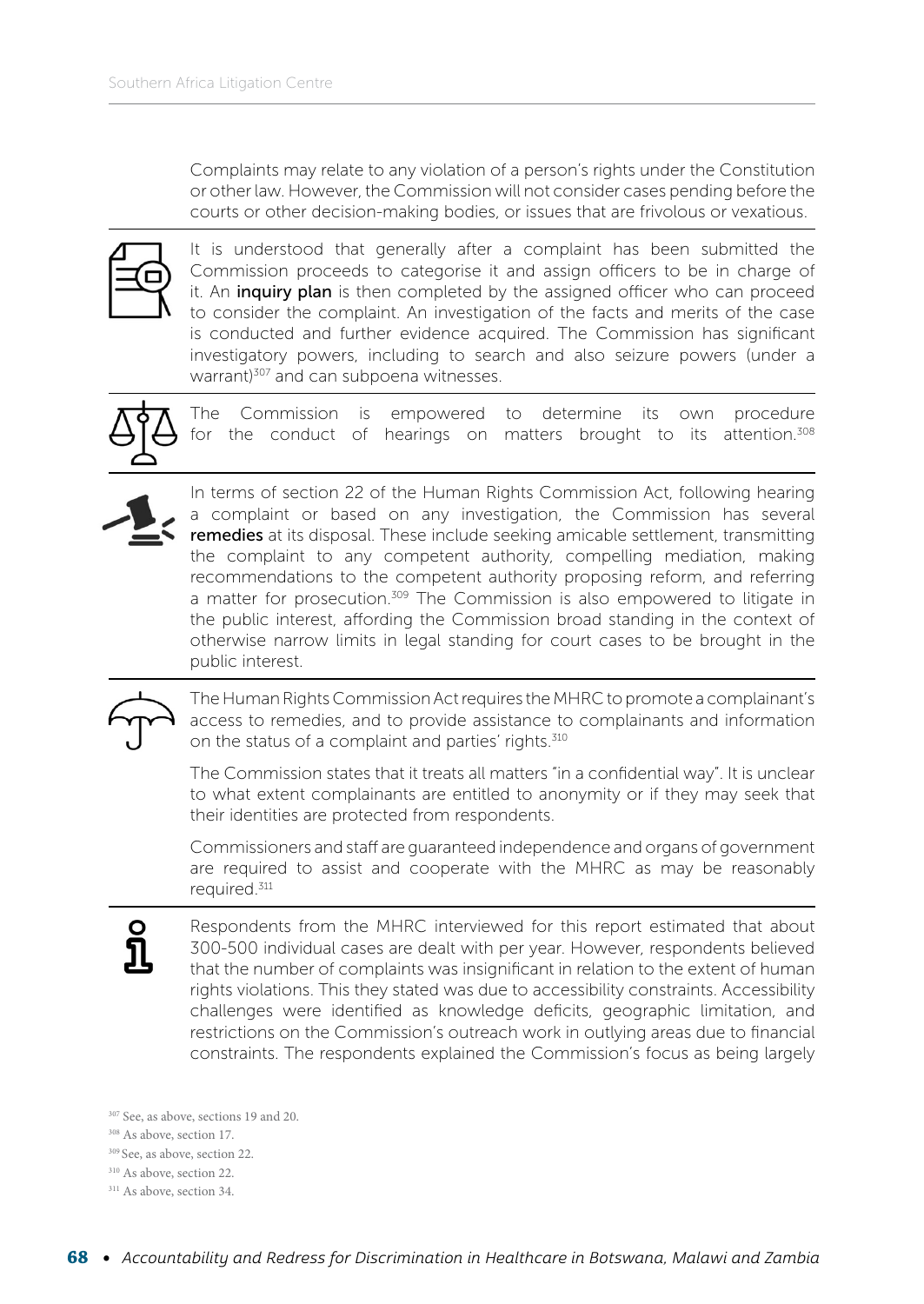demand-driven and was interested in understanding factors that might constrain complainants to report healthcare-related violations. The respondents stated that the MHRC does not receive many complaints relating to healthcare discrimination, a phenomenon respondents described as due to low levels of service delivery making it difficult for healthcare users to complain as they would inevitably need to return to the same parties and facilities for healthcare.

The MHRC respondents related frustrations for the Commission in fulfilling its mandate due to human resource and financial constraints. Considering the breadth of its human rights mandate and the limited resources available, respondents considered that perhaps the most strategic use of the MHRC's mandate would be to focus on *systemic* issues and to pursue *structural* interventions to lessen occurrences of symptomatic individual cases, as opposed to focussing on individual issues.

#### ASSESSMENT

- ✔ The MHRC rates high on availability, showing strong indications of physical and financial accessibility through offering diverse complaints lodging options even if having limitations in its physical localities.
- $\vee$  The legal obligations on the MHRC to ensure **accessibility** of its system and to support complainants, ensures diverse entry points for complaints in addition to offering flexibility in ensuring the safety of complainants.
- $\checkmark$  In terms of **effectiveness**, three aspects are positive attributes for the MHRC: its institutional independence; that complainants enjoy the rights to making representations and to information; and that the MHRC processes relatively high volumes of complaints.
- **\*** However, its **efficiency** is constrained by severe funding shortfalls.
- ✖ With respect to sufficiency, while it does not appear that the Commission can impose binding sanctions on respondents or redress for complainants.
- ✔ However, its processes may be useful for creating opportunities for systemic input and policy change and for broad-based public interest issues to be raised through the MHRC, including through its broad standing to litigate.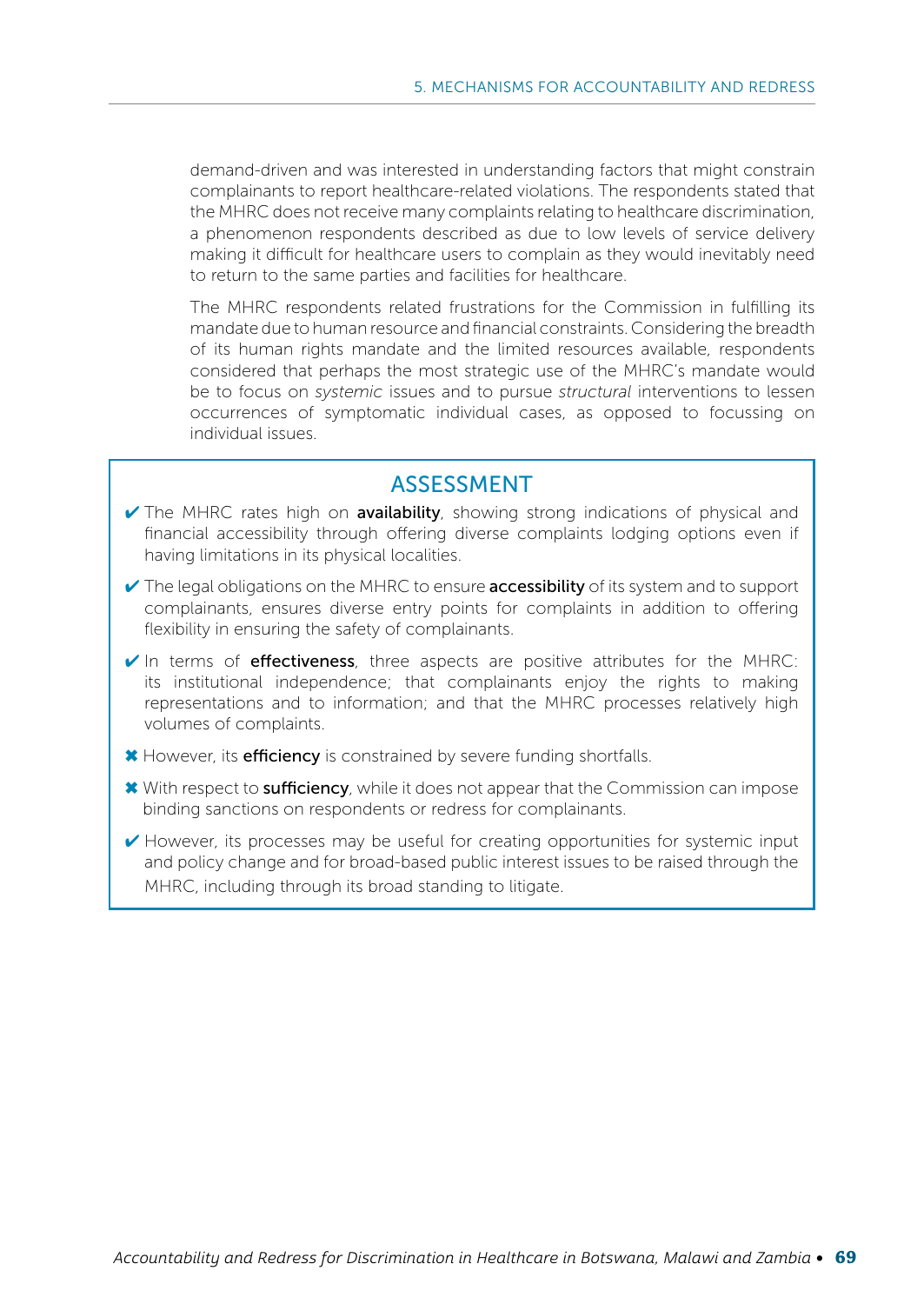### Office of the Ombudsman

The Office of the Ombudsman is a constitutional body tasked with investigating and litigating on government abuses or legal violations on behalf of individuals who lack other means of redress. The respondent from the Office interviewed in this report described its function as assisting individuals who cannot use the courts.



In terms of sections 15(2) and 46(2)(b) of the Constitution, persons or groups who believe that their constitutional rights have been violated or threatened may approach the Ombudsman for assistance or relief. The respondent from the Office interviewed for this report understood the Ombudsman's powers as extending to ensuring that no discrimination is faced in public-health institutions. The Ombudsman's powers are limited, however, to the investigation of public facilities. The conduct of private facilities would be excluded.

Complaints can be sent to the Office of the Ombudsman directly or to its regional officers in Lilongwe, Balaka, Mzuzu or Blantyre. Complaints can be made in writing or orally at one of these offices. Legal officers assess and screen complaints.

The respondent from the Office indicated that the initial assessment process usually takes about ten days. Healthcare users can make submissions to legal officers and may appear before the Ombudsman if mediation or public enquiries are pursued on the issue. Complainants are entitled to information on the status of their complaints.



Following an investigation of the complaint, the Ombudsman has the power to recommend an action to the respondent. However the recommendations of the Ombudsman are not binding. This is acknowledged by the respondents from the Office interviewed in this report as being a major barrier to the effectiveness of the Office. Its own procedure was described as "somewhat effective" for this reason.



The length of time taken to determine the complaint is stated to vary according to the complexity of the case and the evidence presented.

Per annum, the Office of the Ombudsman receives about 105 complaints.

Healthcare users and healthcare workers are made aware of the complaints procedure through civic education, workshops, and "Ombudsman days".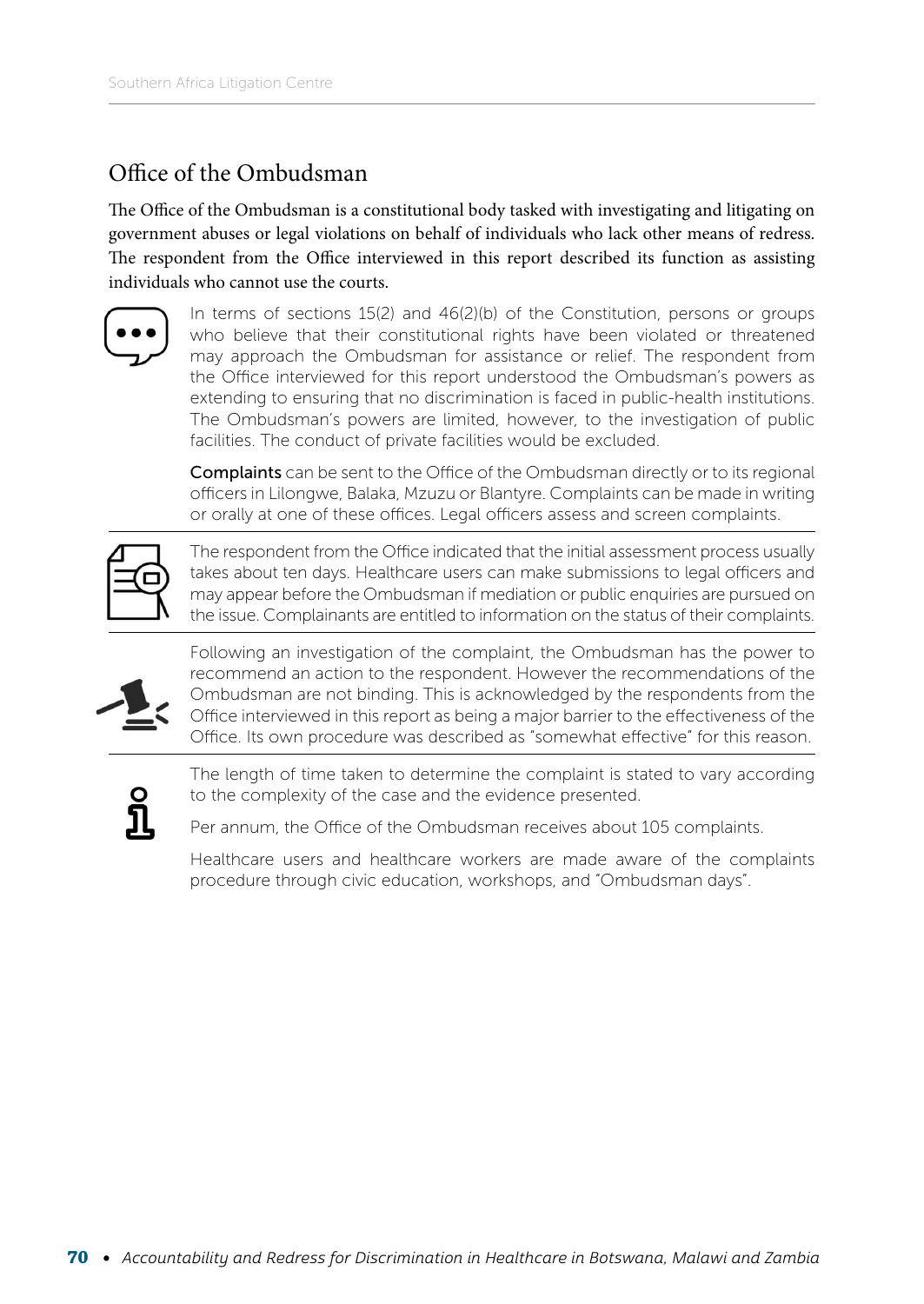#### ASSESSMENT

- ✖ The availability of the Office of the Ombudsman appears to be limited for persons living in rural areas.
- ✔ However, the use of regional offices and options for either oral or written complaints supports accessibility.
- $\vee$  The complaint turnaround indicates a relatively **efficient** process and there appears to be flexibility in how investigations are conducted to ensure complainant safety and input in the process. This flexibility may make the process difficult to predict for complainants but highlights the potential for the process to be effective.
- ✖ The sufficiency of the Office of the Ombudsman in fulfilling the right to redress is significantly undermined by the non-binding nature of its recommendations.

# 5.4 Zambia

#### Introduction

Studies in Zambia have shown that accountability, equity and responsiveness at the primary level of healthcare is essential to achieving population health outcomes.312 The same study found that there were comparatively few mechanisms for enforcement, and healthcare facilities at primary healthcare level, in particular, were marked by permissive work norms and a culture of impunity.<sup>313</sup> Internal or facility-level complaints mechanisms are identified in the present report as being largely informal but tending to be the preferred or only-known method of complaint amongst NGO/CBO and focus-group respondents.

#### Facility-level complaints

NGO and CBO respondents interviewed for this report in Zambia in all cases thought healthcare users should lodge complaints at health-facility level. The manner of complaint varied from use of suggestion boxes, to complaining to the healthcare worker's supervisor or the facility incharge. Some considered that there were no complaints mechanisms available. A small proportion referred to engaging Neighbourhood Health Committees and others to a process of escalation of complaints eventually to health professions councils and courts but that initial complaints must occur at facility-level. Where respondents could identify a manner of complaint, these were universally described as "inconsistently effective".

<sup>312</sup> SM Topp et al. "Understanding the Dynamic Interactions Driving Zambian Health Centre Performance: a Case-based Health Systems Analysis" (2014) *Health Policy and Planning*, available at: [http://heapol.oxfordjournals.org/content/early/2014/05/14/](http://heapol.oxfordjournals.org/content/early/2014/05/14/heapol.czu029.full.pdf+html) [heapol.czu029.full.pdf+html.](http://heapol.oxfordjournals.org/content/early/2014/05/14/heapol.czu029.full.pdf+html)

<sup>313</sup> As above, 12.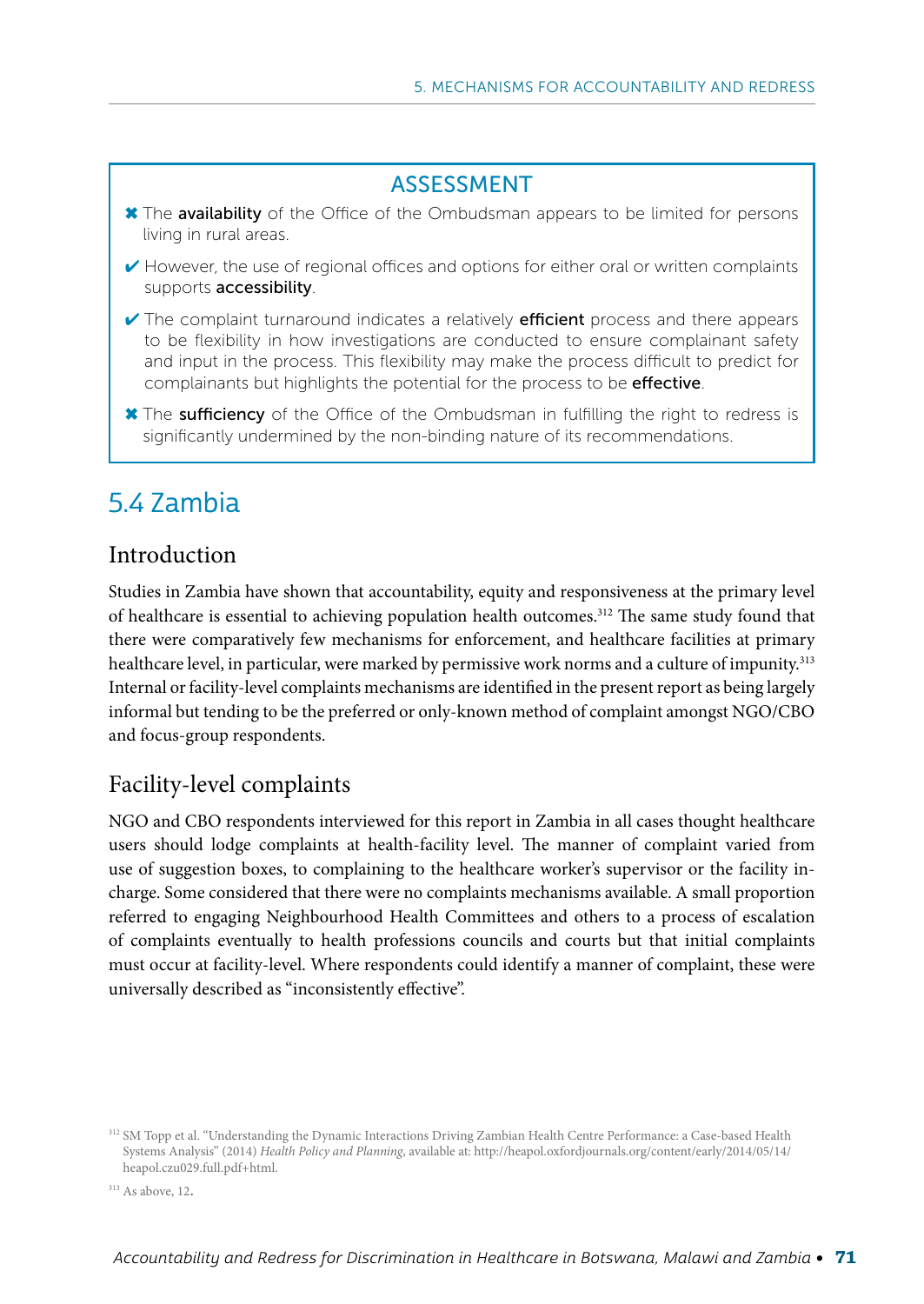

**Neighbourhood Health Committees** comprise volunteer representative members of the community in which the health facility is located. These Committees were established under the National Health Services Act 22 of 1995, later repealed by the Health Services Act 17 of 2005. The committees therefore operate without a formal legal mandate but, where they exist, they operate to link the health facility to the community in its catchment area.

**Health Centre Committees** were not noted by respondents as being an avenue for complaint but may be a useful channel. Like the Neighbourhood Health Committees, Health Centre Committees were established by the 1995 National Health Services Act and were subsequently repealed under the 2005 Health Services Act. They nevertheless continue to function and operate as a high-level link between the community and the health centre. These Committees are only located at health centres and comprise the person in-charge of the health centre, volunteer representatives of the Neighbourhood Health Committee, an Environmental Health Technician, and a Maternal and Child Health Coordinator.

The respondent interviewed from the Health Professions Council of Zambia (HPCZ) stated that the appropriate response for a healthcare user complaint was to relate the concern to the **head of the facility**. The respondent nevertheless stated that there were different mechanisms at each institute. The respondent from the General Council of Nurses of Zambia (GNCZ) stated similarly that management at facility level should receive healthcare user complaints. The GNCZ respondent's view was that only if management failed to address the complaint should it be approached.

Researchers were in addition able to establish a formalised complaints procedure at the **University Teaching Hospital** in Lusaka, which is Zambia's largest hospital. Anyone who is dissatisfied with the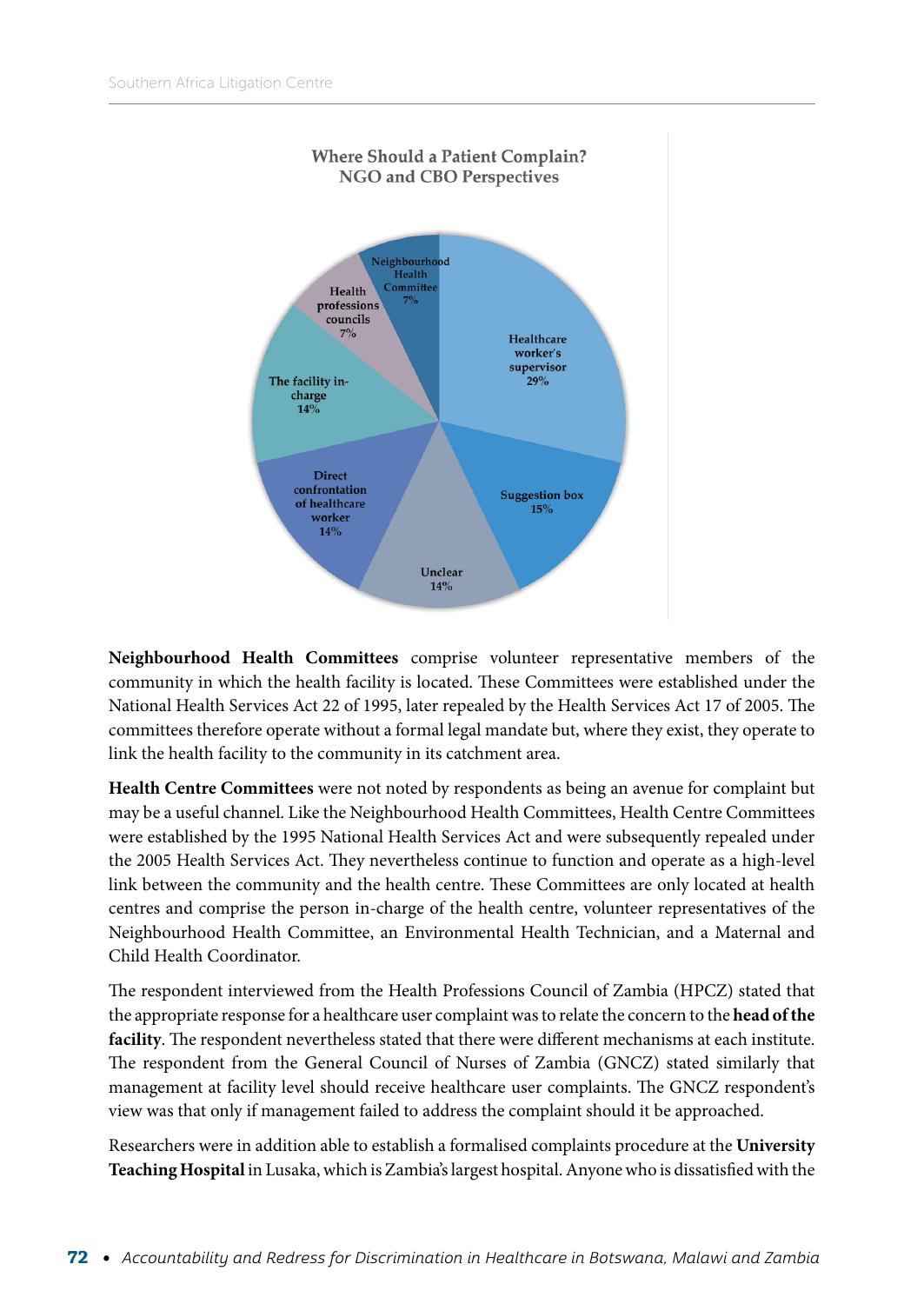delivery and quality of healthcare services can complain. In a pamphlet detailing the procedures, healthcare users are advised to lodge complaints, either verbally or in writing, through:

- The sister-in-charge;
- Block nursing officers;
- Heads of departments;
- Customer Relations Offices;
- The Public Relations office;
- The Chief nursing officer;
- The Deputy managing director;
- The Managing director;
- Suggestion boxes;
- By telephone;
- By email; or
- Via the University's website.

The department management committee is nominated to handle the complaints. Healthcare users are advised that they can expect three possible outcomes:

#### "Apology.

Explanation of what went wrong. Hope that staff will recognise their short-comings."

#### ASSESSMENT

- ✖ Researchers had difficulty obtaining sufficient information on internal or facilitylevel complaints processes. This dearth of information is itself an indication of low availability of the processes.
- ✔ Like other facility-level processes, however, these systems should have good availability in having the potential to be accessible to health users because they function at the point of care.
- ✖ Safety concerns for complainants, particularly for those who would need to return for care are, however, noted.
- ✖ In the absence of any indication of a formalised or structured complaints-management process, it appears that the facility-level processes in Zambia have low levels of effectiveness, being entirely reliant on the individual receiving the complaint to ensure effectiveness.
- $\checkmark$  There should be potential in the sufficiency of the process to determine and enforce varied redress and accountability. However, there is no indication that complaints made through these channels would necessarily result in sufficient outcomes for complainants.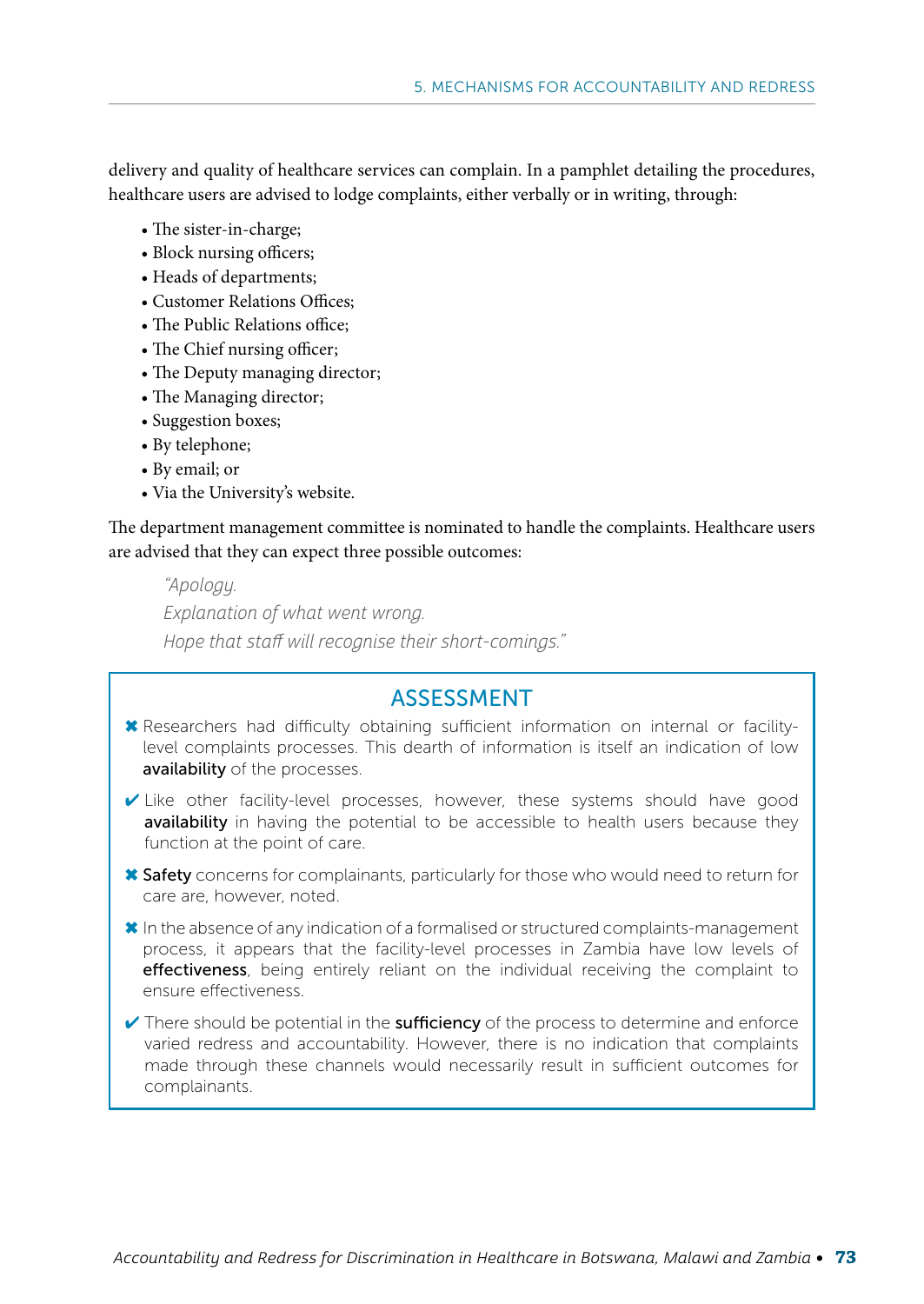### Health Professions Council of Zambia (HPCZ)

The Health Professions Council of Zambia (HPCZ) is a regulatory body established under the Health Professions Act.314 The HPCZ is responsible, amongst others, for the registration and regulation of the professional conduct of registered health practitioners except for nurses and midwives.315 The Council is empowered to investigate allegations of professional misconduct and can impose sanctions against practitioners if necessary.316 The HPCZ respondent interviewed for this report described the purpose of the HPCZ's complaints process as being to regulate health practitioners.



Members of the public can lodge **complaints** for professional misconduct against HPCZ-registered practitioners with the Disciplinary Committee through the Registrar of the HPCZ. Complaints must be in writing. Complainants may refer any contravention of the Code of Ethics or any provision of the Health Professions Act.317 The HPCZ respondent understood this to include cases relating to stigma and discrimination in healthcare, while noting that it had not ever dealt with any cases of discrimination in healthcare.

The HPCZ does not ordinarily receive anonymous complaints, in keeping with its policy of transparency. The HPCZ respondent stated, however, that in exceptional cases, and where it is in the best interests and safety of the healthcare user, an anonymous complaint may be received.



The HPCZ respondent explained that the Registrar and Legal Officer conduct an initial **assessment** of the complaint. This includes addressing correspondence to the institution in question to request a reply on the allegations and for the healthcare user's medical records. The medical practitioner is asked to explain their conduct. The Executive Committee determines whether an inquiry shall proceed on a complaint

The **Investigations Committee** meets every quarter to discuss cases and decides to either close the case or refer it to the Disciplinary Committee for determination of the allegations.



The Disciplinary Committee is established by the HPCZ and comprises a chairperson and vice-chairperson who are legal practitioners qualified to hold high judicial office, the chairperson of the HPCZ, a peer of the health practitioner accused of misconduct, and a lay member of the HPCZ.<sup>318</sup> The HPCZ respondent stated that the Committee meets twice every quarter due to the backlog of cases on file.

A Disciplinary Committee's hearing is deemed to be a judicial proceeding.<sup>319</sup> The respondent stated that complainants have a right to appear before the

- <sup>317</sup> A guideline to the complaints procedure is available at: http://hpcz.org.zm/download/?file=1442646766aints\_Submission Procedure.pdf.
- 318 Section 63 of the Health Professions Act.

<sup>314 24</sup> of 2009. See Part II, Section 3.

<sup>&</sup>lt;sup>315</sup> Section 4 of the Health Professions Act.

<sup>316</sup> As above, section 4(1)(h).

<sup>319</sup> As above, section 66(4).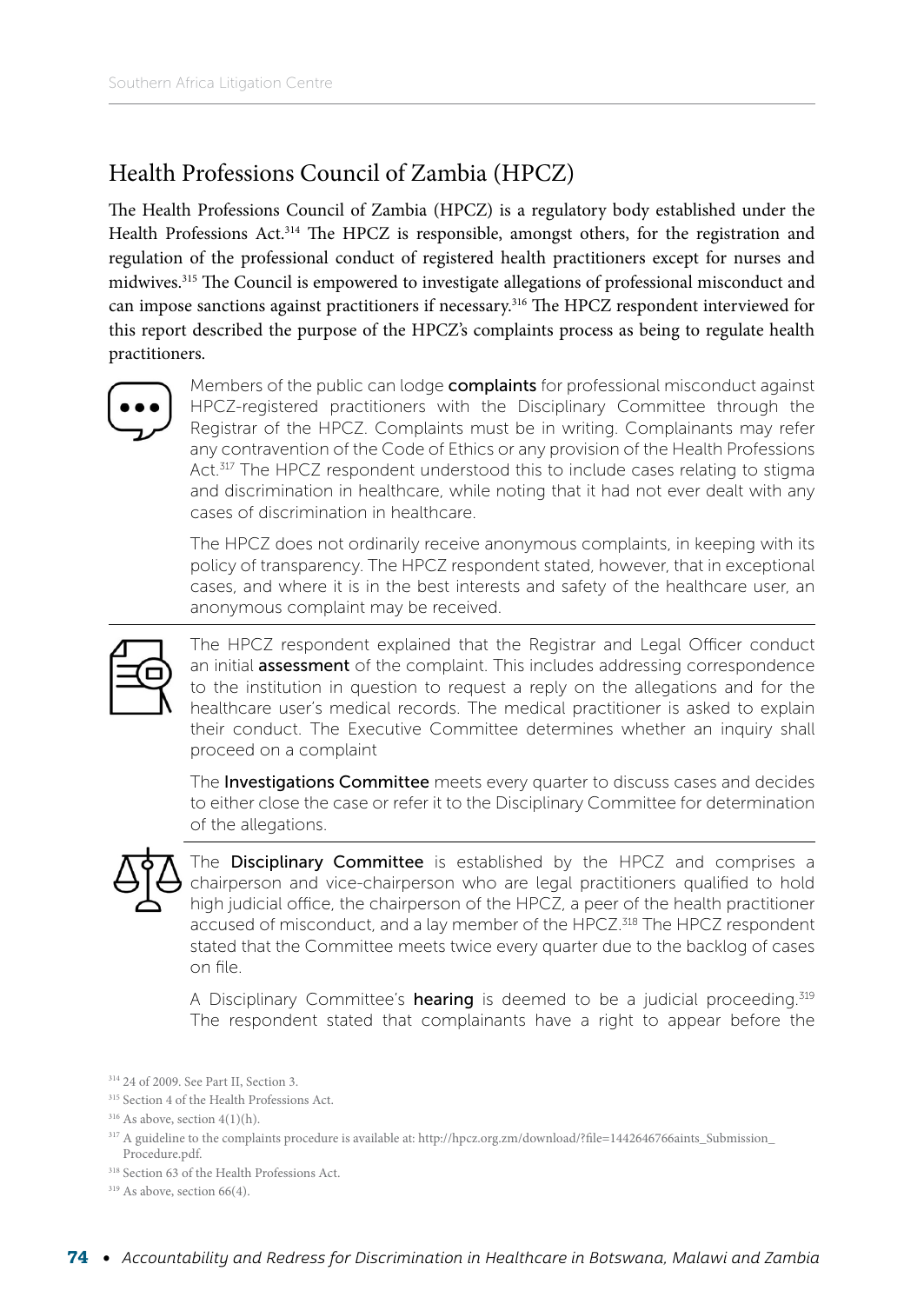Disciplinary Committee during a hearing of a case and are entitled to information on the status of their case. All parties are entitled to legal representation at the Disciplinary Committee proceedings.<sup>320</sup> However, all proceedings are closed to the public.<sup>321</sup> During the hearing, the Disciplinary Committee may hear and receive evidence and has the power to summon witnesses and to compel the production of evidence 322

The standard of proof required to find a practitioner guilty is not specified in the Act. On a quilty finding by the Committee, several **sanctions** may be imposed.<sup>323</sup>This includes cancelling the healthcare worker's license to practice, imposing conditions on the person's practice, censuring or cautioning the practitioner, imposing a fine payable to the Council, ordering payment of the costs of the hearing or of parties to the hearing, and ordering the payment of restitution to an affected party or complainant.<sup>324</sup> The Committee is obliged to give a reasoned judgment of its decision and all parties and affected persons must be given a copy of the judgment.<sup>325</sup> The Disciplinary Committee may publicise the facts relating to a practitioner found quilty of misconduct but is not obliged to do so.<sup>326</sup> Factual findings of the Committee are not appealable; $327$  however, any person aggrieved by the Committee's decision (including a complainant) may appeal its decision to the High Court within 30 days.<sup>328</sup>



The HPCZ respondent stated that complainant confidentiality is protected in line with patient confidentiality rights. Some facts around a complaint may be published with the Committee's decision, however, the names of patients are concealed.



The HPCZ respondent estimated that complaints take on average six months to process and that the HPCZ receives 30 cases of professional misconduct per year.

The HPCZ has a Public Relations Unit that uses multiple channels to inform the public of its work, including print, radio and television media, and events at agricultural trade shows and traditional ceremonies.

- <sup>320</sup> As above, section 65(5).
- <sup>321</sup> As above, section 65(3).
- <sup>322</sup> As above, section 66. Failure to abide by a summons is an offence in terms of section 66(2), and is punishable by a fine.
- <sup>323</sup> As above, section 66(5).
- <sup>324</sup> As above, section 66(5).
- <sup>325</sup> As above, section 65(6).
- 326 As above, section 64(2).
- <sup>327</sup> As above, section 66(6).
- 328 As above, section 68(1),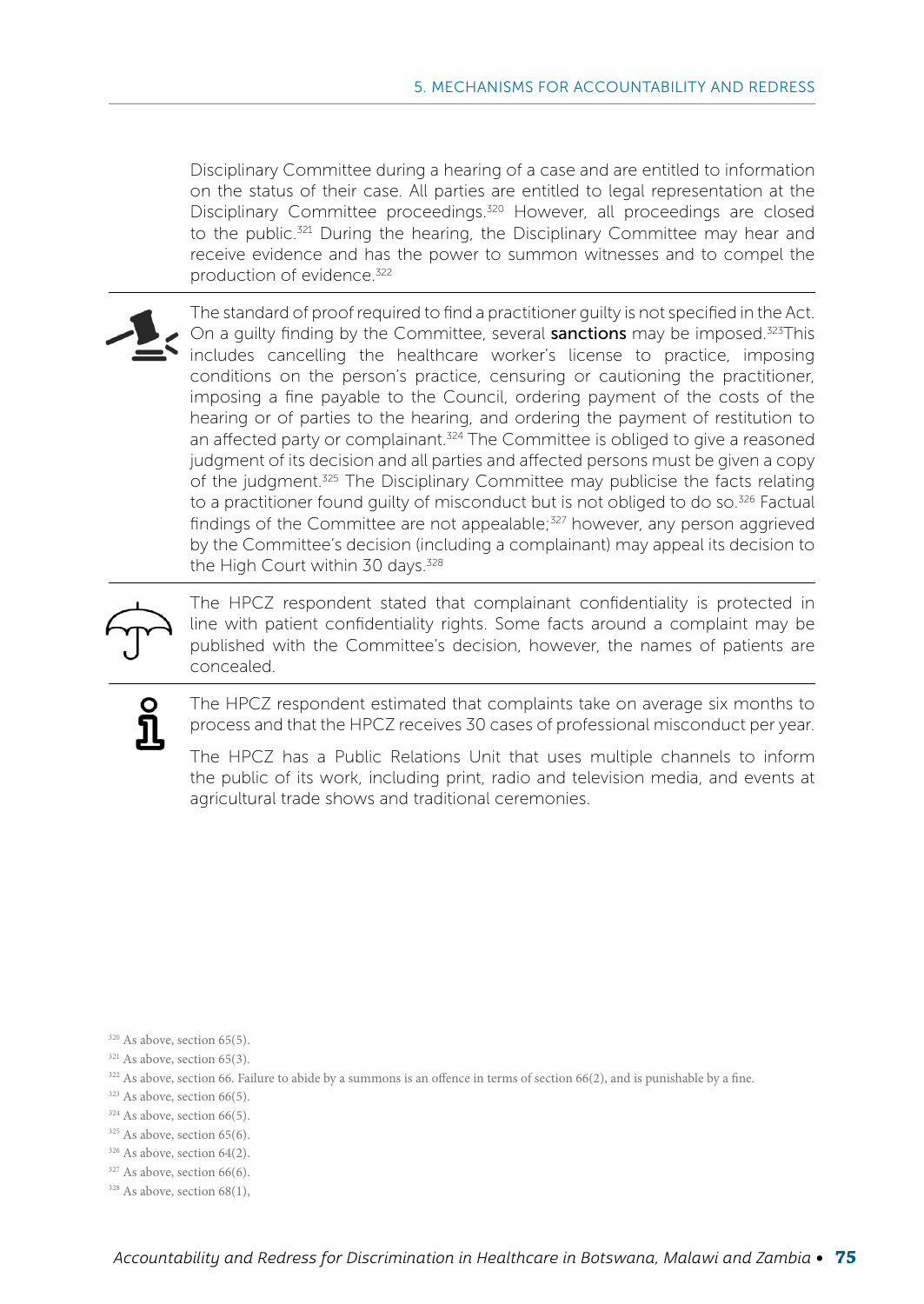#### ASSESSMENT

- **<u></u> ≭** The HPCZ disciplinary process is relatively formalised, which may limit the effectiveness and availability of the process for healthcare users who lack legal support in pursuing a complaint against a health professional. The limited recognition of anonymous complaints may also be difficult for vulnerable complainants.
- $\checkmark$  However, the HPCZ's stated commitment to preserving patients' confidentiality is an important safety guarantee for vulnerable complainants.
- ✖ The sufficiency of the process is limited by the narrow focus of its remedial powers in disciplining health professionals and in the apparent absence of a system for capturing information on the content of complaints to feedback into the health system or professional training.
- $\checkmark$  That decisions of the HPCZ are appealable by any aggrieved person, and the formality of the process may, however, stand as guarantees for the independence and transparency of the process, at least in principle.

## General Nursing Council of Zambia (GNCZ)

The General Nursing Council of Zambia (GNCZ) is a statutory body that was established in terms of the 1970 Nurses and Midwives Act,<sup>329</sup> which has since been repealed. The Nurses and Midwives Rules,<sup>330</sup> promulgated in terms of the 1997 Nurses and Midwives Act,<sup>331</sup> detail disciplinary procedures that can be taken against nurses and midwives registered with the GNCZ. The GNCZ respondent interviewed for this report understood this process as being aimed at healthcare users who had failed to obtain relief at the hospital or clinic facility level and defined the purpose of the process as regulating nurses and midwives, and protecting the public from malpractice.



Any person who is aggrieved by the conduct of a registered nurse or midwife can make a **complaint** in writing to the GNCZ or in person as a "walk-in client". The GNCZ also accepts anonymous complaints. An inspector is positioned to investigate anonymous complaints. The GCNZ also follows up on allegations against nurses and midwives' professional conduct in the media.



The GNCZ respondent explained that, on receiving a complaint, the Monitoring and Evaluation Officer and the Standards and Compliance Officer assess the complaint. The Registrar then prepares a statement on the complaint received. These are then presented to the Professional Conduct Committee comprising a legal officer from the Ministry of Justice, the Board President of the GCNZ and five other board members appointed by the Ministry of Health. The Committee meets every quarter. The Committee compiles a report on each complaint which is sent to the full Council, which also meets once a quarter.

The Nurses and Midwives Board is established in terms of the Nurses and Midwives Act.<sup>332</sup> It is the body that decides whether disciplinary proceedings should be

329 55 of 1970.

- 330 1981.
- 331 31 of 1997, Chapter 14:05.

332 As above, section 3.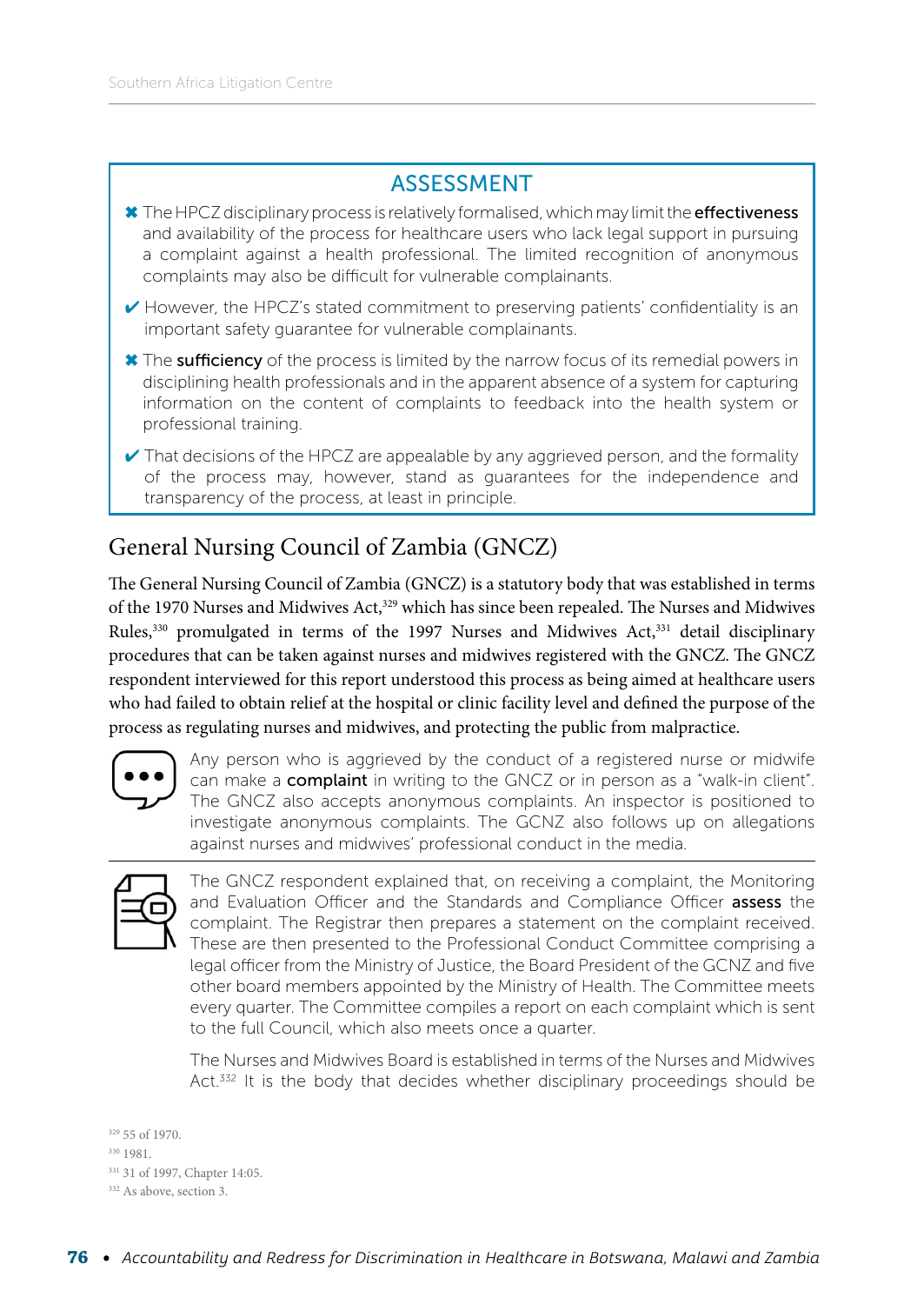pursued against a nurse or midwife. The Board is constituted by the Chief Medical Officer, the Matron of the Public Hospital and three other members appointed by the Minister of Health.<sup>333</sup> If a decision is made to hold an enquiry or to dismiss a complaint, the complainant and respondent must both be notified.<sup>334</sup>



In a disciplinary enquiry, an accused nurse or midwife is entitled to legal representation.335 Accused persons are entitled to make presentations to the Board, to present evidence, to call witnesses and to cross-examine them.<sup>336</sup> The Board is also empowered to call and question witnesses.<sup>337</sup> During this process, the Zambia Union of Nurses Organisation may participate in the interests of its members.

The GNCZ respondent stated that complainants do not have a right of appearance or a right to make representations before the Committee. A complainant is, however, entitled to information on the status of their complaint, in the respondent's view.



If the Board is satisfied that the "evidence is insufficient", charges can be dismissed. If the Board finds the nurse or midwife guilty of professional misconduct it is empowered to impose sanctions. Outcomes of the complaints procedure can include the issuing of a warning to the nurse or midwife, temporary or permanent removal<sup>338</sup> from the register or suspension.

The GNCZ perceives its own complaints system as being very effective. The respondent estimated that it receives twelve complaints per year, each which takes on average of 3 to 13 months to determine.

The public are made aware of the GNCZ's complaints mandate through public relations activities that include distributing brochures, agricultural shows and the use of its website<sup>339</sup>

<sup>333</sup> As above, section 3(1).

<sup>334</sup> Rule 31(6) of the Nurses and Midwives Rules.

335 As above, rule 31(7).

336 As above, rule 31.

337 As above, rule 31.

<sup>&</sup>lt;sup>338</sup> In terms of section 13 of the Nurses and Midwives Act, the Nurses and Midwives Board can remove a nurse or midwife from the register or roll, if they are shown to be incompetent or negligent, incapable of discharging their duties, convicted of any felony, misdemeanor, or other serious offence, or are of "bad character". Persons removed from the register or roll may appeal their removal to the Appeals Tribunal. Removal from the register or roll results in a prohibition against practice as a nurse or midwife.

<sup>339</sup> General Nursing Council of Zambia website (2016), available at: http://www.gnc.org.zm/.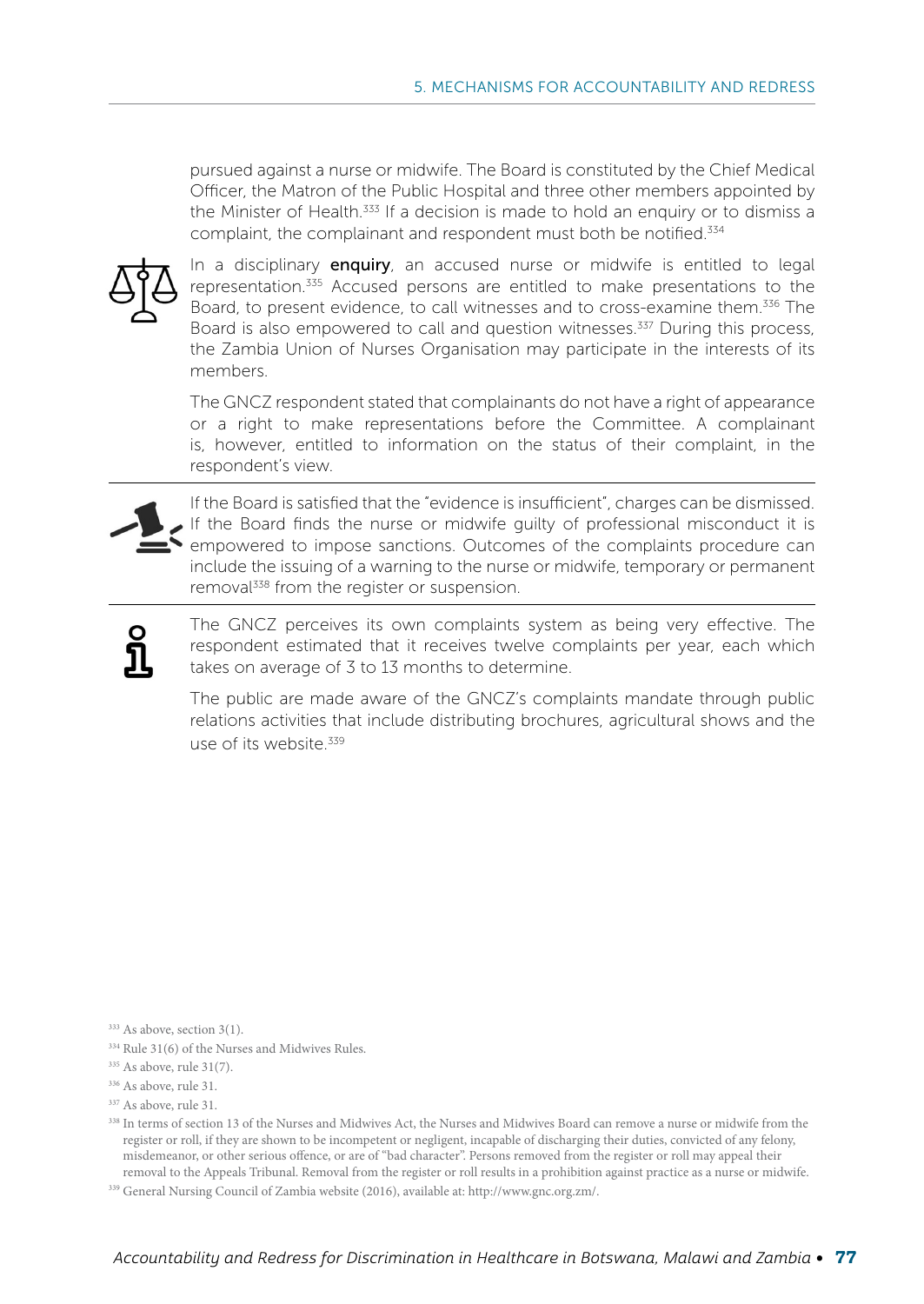#### ASSESSMENT

- ✖ The GNCZ process does not have structured means in place to ensure the system's availability to diverse users and particularly to ensure the safety of vulnerable complainants.
- $\vee$  The GNCZ's willingness to accept anonymous complaints does, however, offer safety prospects for vulnerable complainants.
- ✖ The low number of complaints received per annum signals inaccessibility of the systems and low **efficiency** prospects.
- ✖ Efficiency is further limited by the absence of a complainant's right of appearance or a right to make representations before the Committee
- ✔ A measure of effectiveness is, however, provided in the relatively formalised guarantees for independence and transparency in the complaints process.
- ✖ Sufficiency is limited by the GNCZ's mandate to regulate professional conduct.
- ✖ That the GNCZ respondent perceived the GNCZ process as secondary to failure at facility-level processes is perhaps a worrying indication of the extent to which the GNCZ perceives the importance of its mandate in regulating the professional standards and conduct of nurses and midwives in Zambia.

#### Human Rights Commission (HRCZ)

The Human Rights Commission of Zambia (HRCZ) was established subsequent to amendments to the Zambian Constitution in 1996. Its mandate under the 2016 Constitution of Zambia (Amendment) Act is to "ensure that the Bill of Rights is upheld and protected".340 To this end, the 2016 amendments to the Constitution empower the HRCZ to investigate and report on the observance of rights and to "take necessary steps to secure appropriate redress where rights and freedoms are violated".341 Further to this, section 241(d) of the 2016 constitutional amendments states that the Commission "shall take measures to ensure that State institutions and other persons comply with its decisions". The HRCZ respondent interviewed for this report stated that the purpose of the Commission's complaints system was to provide redress for victims of human rights violations.



The respondent explained that **complaints** could be made by any person to the Commission by phone, in writing by email or letter, or in person at any of their offices. Because complaints must be in writing, if a complainant relates a complaint telephonically or in person, staff at the Commission are required to assist those who cannot write. The HRCZ is in the process of developing an electronic filing system for complaints, noting that members of the public sometimes make use of social media such as Facebook to note complaints to the HRCZ.

340 Section 230(2).

<sup>341</sup> Section 230(3)(a) and (b).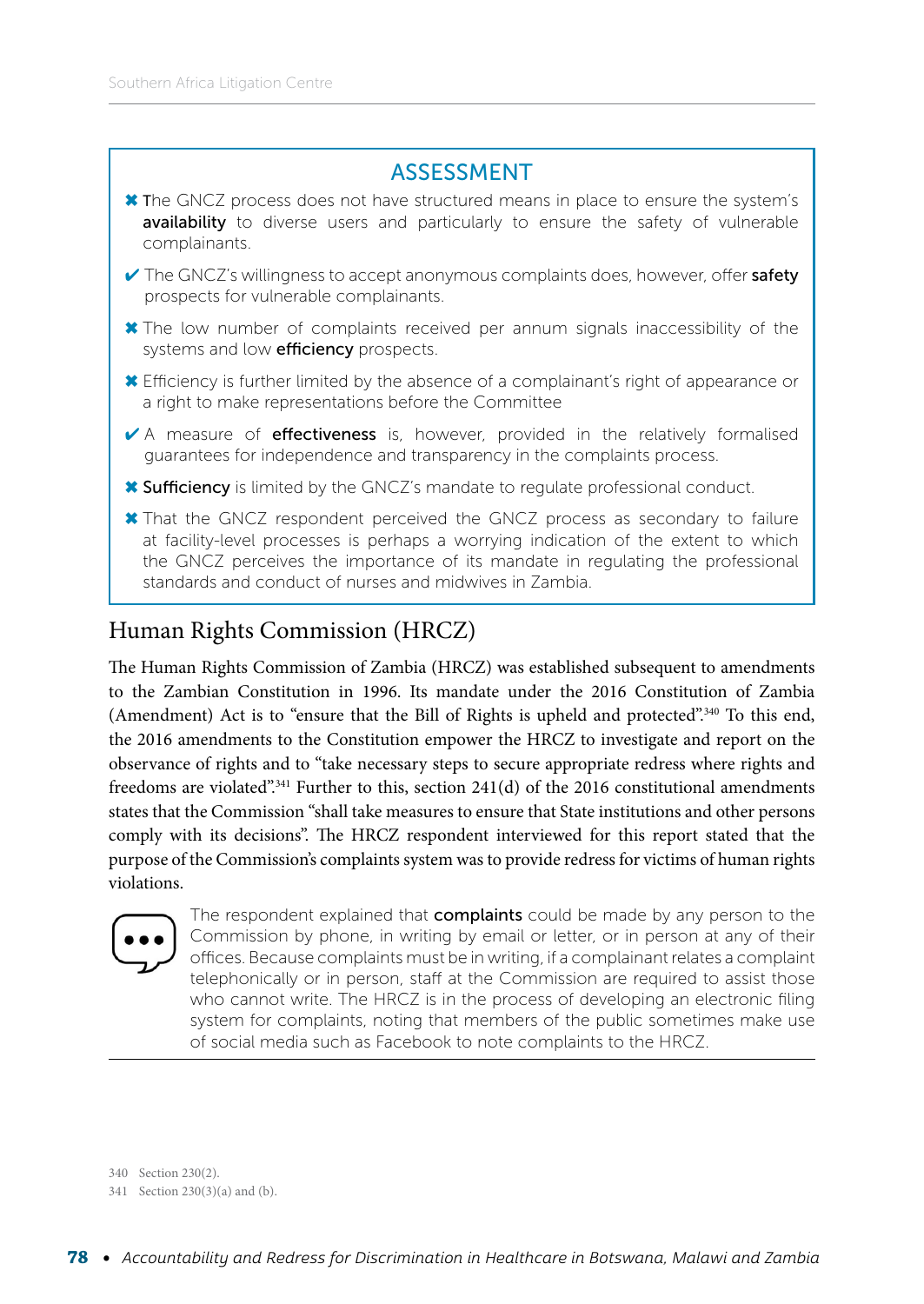

The HRCZ does accept anonymous complaints of a general nature, where it is possible to independently investigate the complaint. For investigations the require investigations into a particular set of facts, a complainant would need to be identified in order to be interviewed.



Lawyers in the Commission's legal department **assess** complaints. Complainants have a right to appear before the Commission, to make representations, and are also entitled to receive information on the status of their complaints.



The HRCZ respondent indicated that complaints take on average 60 days to assess and determine. The determination of a complaint can result in a recommendation made by the Commission to the relevant public institution. The case can further be referred to the Legal Aid Board for litigation. The HRCZ respondent indicates the system as "somewhat effective" on the basis that its recommendations can be accepted or rejected by the respondents to a complaint. However, under the 2016 constitutional amendments noted above, new opportunities have been created for the Commission to improve its effectiveness under provisions that appear to create enforcement powers for the Commission.



The HRCZ respondent stated that the Commission receives on average 700 cases per year, dealing with human rights generally.

The HRCZ respondent noted that the Commission is accessible and affordable for complainants. In order to make the public aware of its activities, the Commission conducts general sensitisation programmes on equality and fundamental rights but does not have any specific programmes on discrimination in healthcare.

A Zambian transgender focus-group respondent noted distrust, however, of the Commission's capacity to deal with discrimination-related complaints for transgendered persons, indicating a need for the HRCZ to make its stance on LGBT issues clear:

*"I am sceptical about the Human Rights Commission. The Human Rights Commission does not carry out their own research on the stigma and discrimination we experience. They have not engaged the transgender community. I would like to see them take a lead so we can trust their complaints mechanism." (Transgender respondent – Lusaka, Zambia)*

In response to an enquiry regarding these concerns, a respondent from the HRCZ stated that the Conmmission would not turn away a complainant simply because they were a member of the LGBT community but thus far they have not been formally approached with a complaint based on discrimination against members of the LGBT community.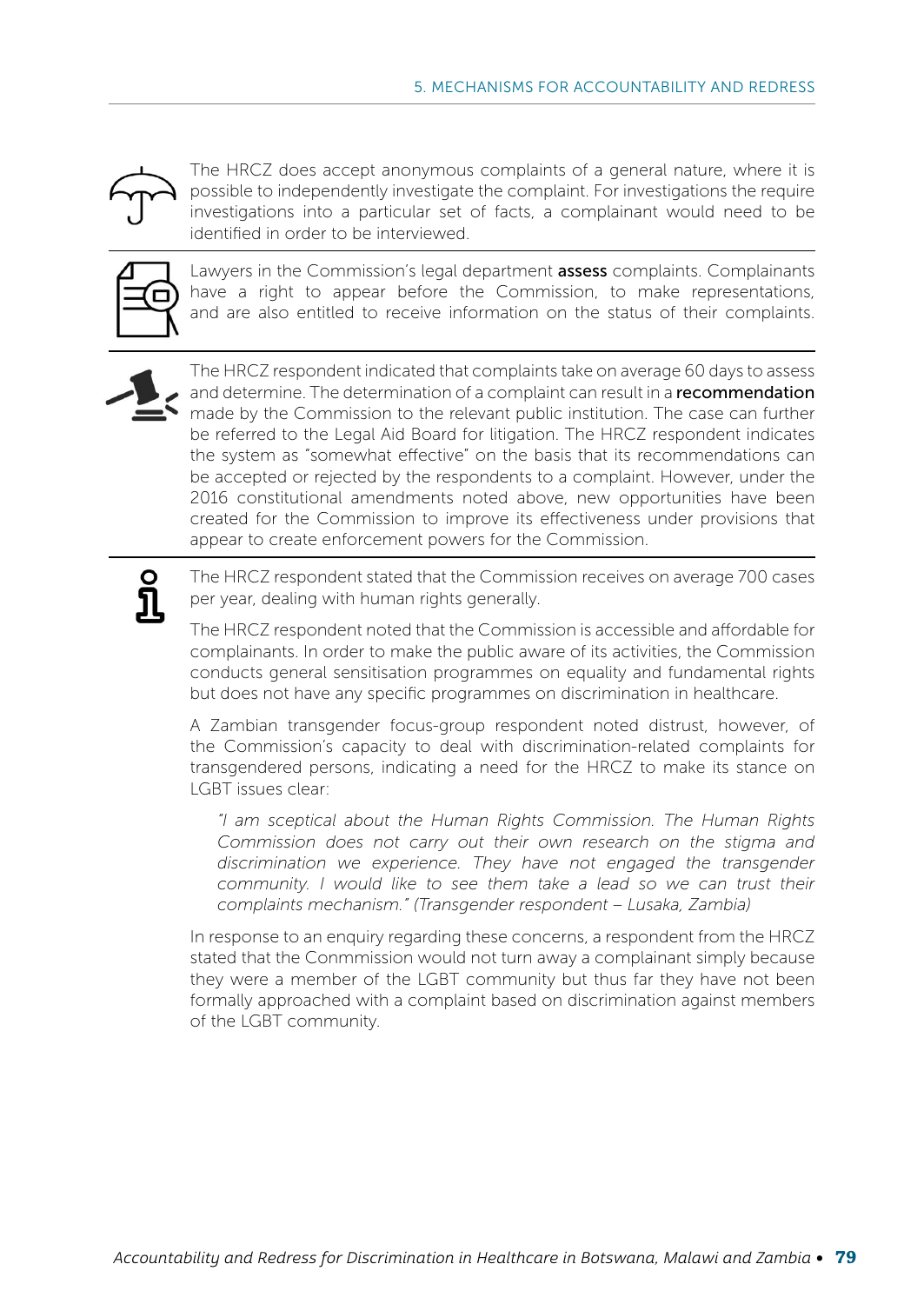#### ASSESSMENT

- ✔ The HRCZ is open to receiving information and complaints through varied media and appears to be committed to expanding its accessibility and availability.
- ✖ The availability of the HCRZ is in practice constrained for certain vulnerable persons to the extent that there is a sense of distrust. The HCRZ need to show a willingness to embrace the particular safety needs and interests of key populations such as LGBT persons.
- ✔ The HRCZ is in structure independent but effectiveness appears to be limited by funding restrictions.
- $\checkmark$  The HRCZ receives the highest volume of complaints in comparison with all the other complaints bodies interviewed for this report across the three countries.
- $\vee$  The sufficiency of the HRCZ has great potential under the constitutional amendments. The extent to which it exercises and enjoys compliance with these expanded powers remains to be seen.

# 5.5 Conclusion

A variety of options exist for persons in the three countries analysed to relate complaints on stigma and discrimination in healthcare outside of the formal court process. However, these processes provide for varying levels of availability, effectiveness and sufficiency in holding healthcare workers and systems to account and in providing healthcare users with the right to redress.

#### Internal and facility-level processes

- All three countries have some version of facility-level or health system complaints procedures and, usually, a number of avenues for relating a complaint can be pursued internally. These were the processes most frequently referred to by all research participants when asked how a healthcare user should make a complaint.
- These processes generally have higher levels of availability, being closer to communities with no formal complaints-lodging process. They also have the potential to be sufficient forms of redress in that they offer the prospect of system-level information feedback and policy input, of individual disciplinary action against offenders as employees, and of direct redress to victims.
- This potential is undermined by the absence of predictable processes for complaints management in all three countries, which makes these processes unreliable for complainants.
- Where examples have been related of successful outcomes following complaints being laid through these processes, this has usually been through the vigorous support of NGOs or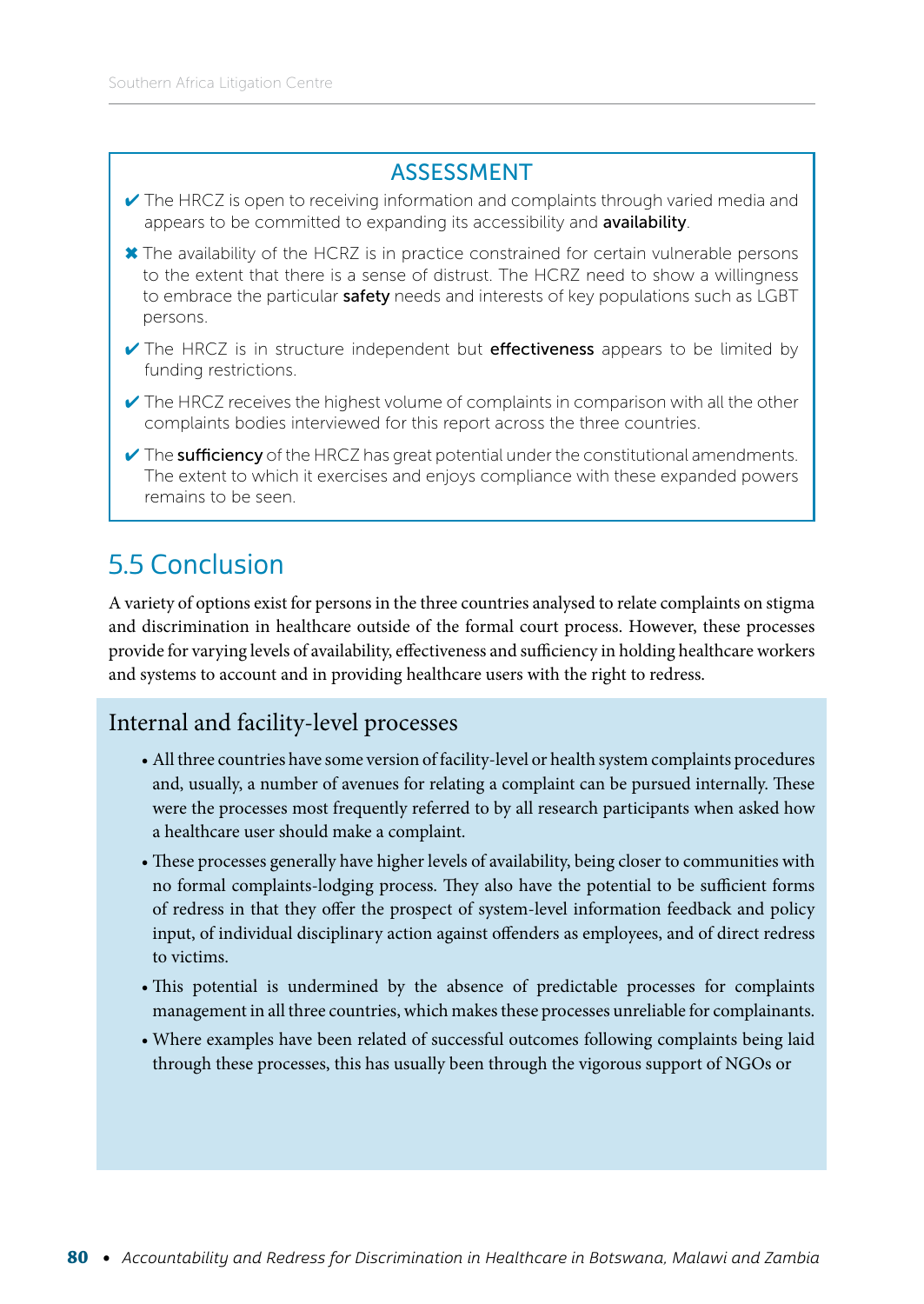#### Health professions and nursing councils

- Health professions and nursing councils exist in all three countries and have, in most instances, some level of formalised process through which complaints can be handled.
- These systems focus exclusively on the management of their respective professions and so offer a narrow range of redress in the professional discipline of a particular healthcare worker. While most of these bodies have mandates that would include some level of systemic input and, in the least, systemic input through the management of professional training, there have not been any indications that these bodies capture data from complaints or provide healthsystems-information-feedback from the complaints received.
- The councils interviewed generally handle very few complaints per annum and appeared in some examples to lack a willingness to engage with concepts of discrimination in the context of professional misconduct.
- While comparatively lower on availability and sufficiency, these complaints processes do appear to have better efficiency prospects in the existence of more formalised processes that typically allow for complainant input. Efficiency is however compromised by the lack of clarity on the standard of proof required for a complaint to succeed against a healthcare worker. In the BHPC the standard is specified as requiring proof beyond reasonable doubt to succeed with a claim against a healthcare professional. This high standard of proof required, particularly when healthcare users may struggle to access evidence of abuses and where no more reconciliatory processes are offered within the complaint system, may in effect exclude healthcare users from being able to use the process effectively.

#### National human rights institutions and ombudspersons

- Human rights commissions exist in Malawi and Zambia. In Malawi, it would also be possible to relate a complaint to the Office of the Ombudsman. Botswana has no national human rights institution but the Office of the Ombudsman may deal with healthcare discrimination complaints to the extent that they meet its narrow mandate.
- These systems tend to have better availability than health professions and nursing councils in terms of being more flexible to the ways in which information reaches the bodies and in which complaints can be made and determined.
- Because these bodies are not prosecutorial in nature, the manner in which they engage with complainants can vary, potentially allowing for better accommodation of security concerns for vulnerable complainants.
- Having high levels of institutional independence, these complaints processes have the potential to be effective options for lodging discrimination complaints in healthcare.
- These bodies are limited, however, from a sufficiency perspective and are likely best placed to deal with issues concerning more systemic and policy-based complaints than with individual grievances. With the exception of the Zambian Human Rights Commission's expanded powers under the 2016 constitutional amendments, these bodies lack enforcement powers to sanction offenders or to deliver direct redress to victims.